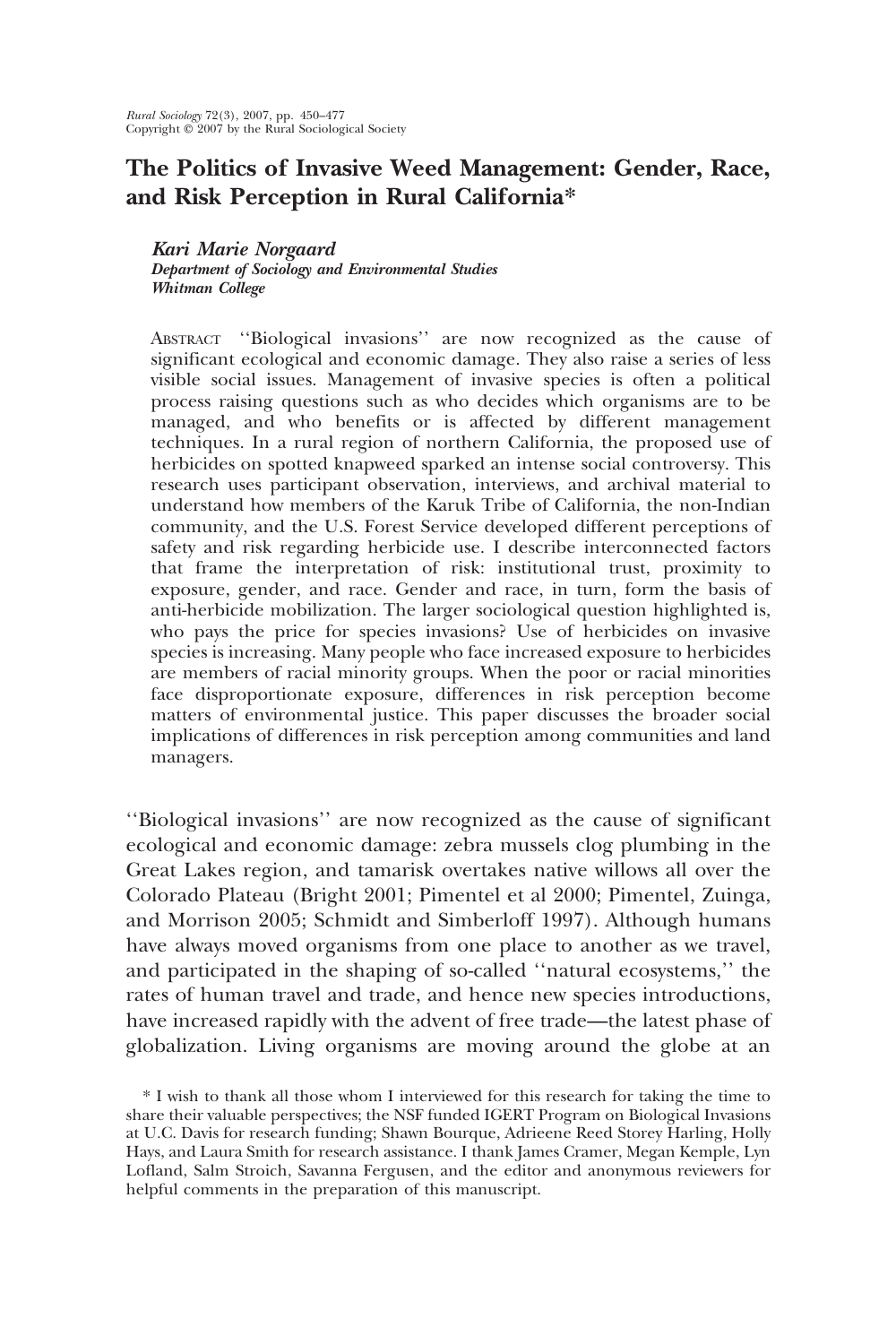unprecedented rate through direct importation and also as "hitchhikers" on freighters, packaging, and equipment. Some of these species take hold and spread rapidly in their new environment. When this occurs, native organisms, and ecosystem relationships may be quickly altered, as with the arrival of Dutch elm disease in the eastern United States, or the brown tree snake in Hawaii.

Biological invasions have been characterized as among the "most" dangerous and least visible forms of environmental decline" (Bright 2001) and the second leading cause of biodiversity loss. Of all the impacts of these events, ecological and economic consequences have been the most readily identified and measured and are consequently the best understood, for example, Pimentel's oft-cited figure of \$120 billion per year (Pimentel et al. 2000, 2005).

Contention over herbicides is one of the most common sources of social controversy regarding invasive species, and such controversy is increasing alongside the rising numbers of rural and urban acreage that are sprayed. Spraying of Malathion has provoked recent urban controversies in Southern California over the control of fruit flies and in Sacramento over the control of West Nile virus vectors. Similarly, in 2001 the possibility of spraying for the glassy-winged sharpshooter in rural Sonoma County, California, led to county-wide opposition and threats of direct action. One of the key issues this study highlights is the increased public concern over herbicide use and the bases for differences in the perception of risk regarding herbicide use. Agencies from the National Park Service to the U.S. Forest Service are mandated to control invasive organisms. Yet, management is often a political process: Who gets to decide which invasives are a priority for management? What methods are to be used? And who may benefit or be impacted by different management processes?

In 1997, spotted knapweed was found along the Clearwater River (this is a pseudonym) in a remote and rural region of northern California. Spotted knapweed is a serious concern of the California State Department of Agriculture due to its impacts on rangeland quality. The proposed use of herbicide treatment by the Forest Service sparked an immediate, intense, and ongoing controversy. Ninety percent of community members in the region oppose the Forest Service's plan to apply herbicides. The Karuk Tribe passed a resolution against the use of herbicides in their ancestral territory. Other community members threatened direct action. The Forest Service has received more comment letters on the current Noxious Weeds Environmental Impact Statement than any other recent actionincluding timber sales, which are usually considered the most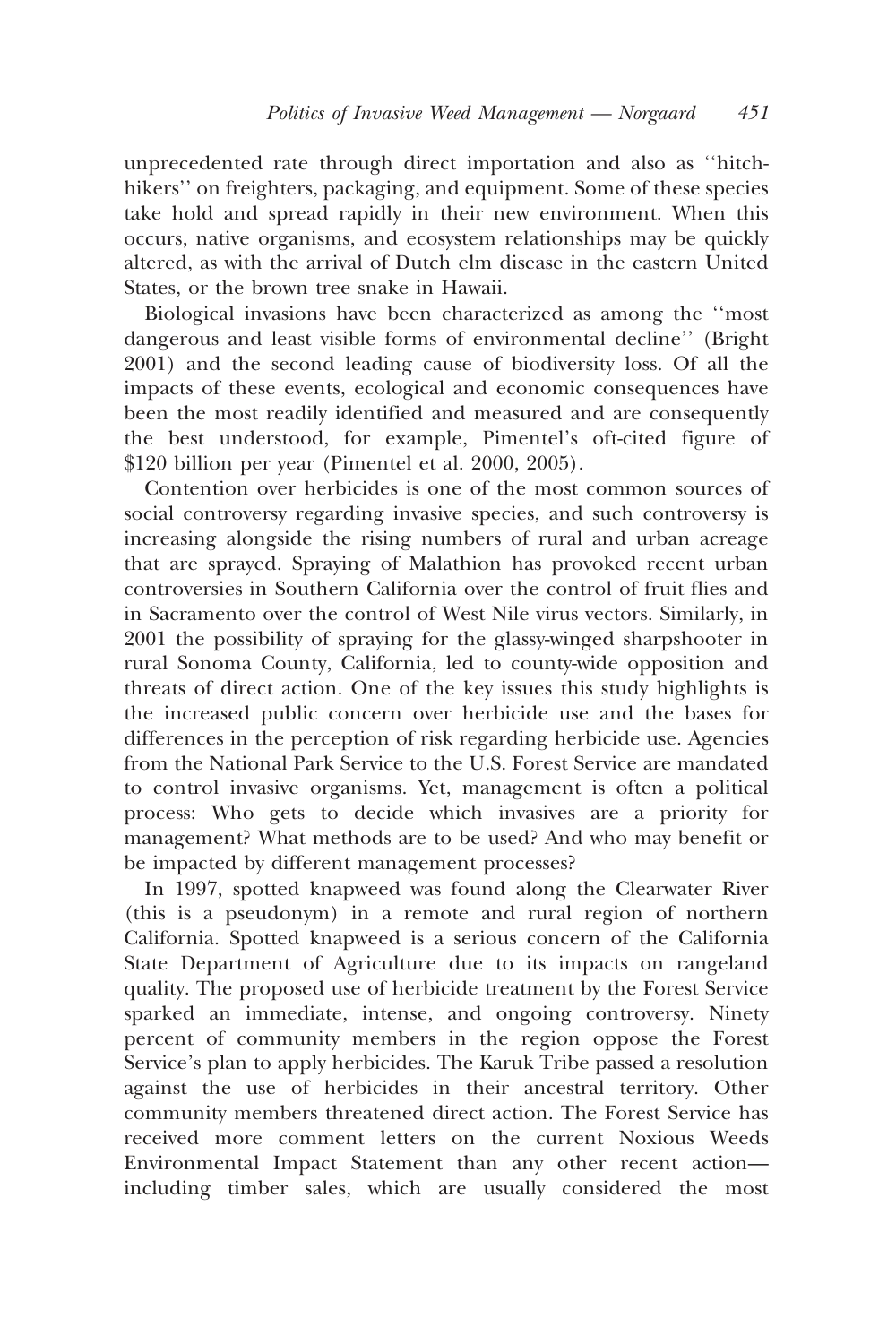controversial of Forest Service activities. As of this writing, the weeds project has been placed on hold "due to lack of funding." Forest Service employees have also alluded to community controversy as a factor.

What accounts for the different views of Tribal members, the general community, and the Forest Service on the safety or appropriateness of herbicides? To what extent do different risk perceptions reflect unequal patterns of exposure by race and gender? Despite agreement that spotted knapweed is a problem, members of the local community—the Karuk Tribe of California, the non-Indian community, and the U.S. Forest Service-are each affected differently by and have different notions of the best way to respond to the presence of spotted knapweed. This study provides a comparative analysis of how the three groups within the region have come to hold very different perceptions of invasive weed management. In so doing it highlights how race and gender inform risk, the relationship of risk perception to environmental justice and who pays the price for environmental degradation in the form of species invasions.

#### **Perceptions of Environmental Risks**

In the Clearwater River area, the proposed use of herbicides on invasive species led to immediate controversy. Public concern about potential health hazards of pesticides' use is widespread and crosses many demographic categories (Chimpan and Kendall 1995; van Tassell et al. 1999). There are also documented differences in perception of environmental risks by gender (e.g., Bord and O'Connor 1997) and among race and ethnic groups (Finucane et al. 2000; Flyn, Slovic, and Mertz 1994; Marshall 2004; Palmer, Carlstrom, and Woodward 2001). For many Native Americans in California, herbicides are strongly opposed and referred to as "poison." Opposition to herbicide use was a central factor in the formation of the California Indian Basketweavers Association. This organization developed in 1992 to promote safe gathering conditions for Indian basketweavers, many of whom live in Northern California.

Overall, literature on gender, race, and risk perception describes what Flyn, Slovic, and Mertz (1994) call a "white male effect," that is, that white men differ from members of all other groups in perceiving risks as smaller and more acceptable and in being more willing to impose environmental risks on others. Gender differences in environmental concern have been greatest with local problems and with issues that pose health and safety concerns (Davidson and Freudenburg 1996). Explanations for this gender gap have focused on social roles of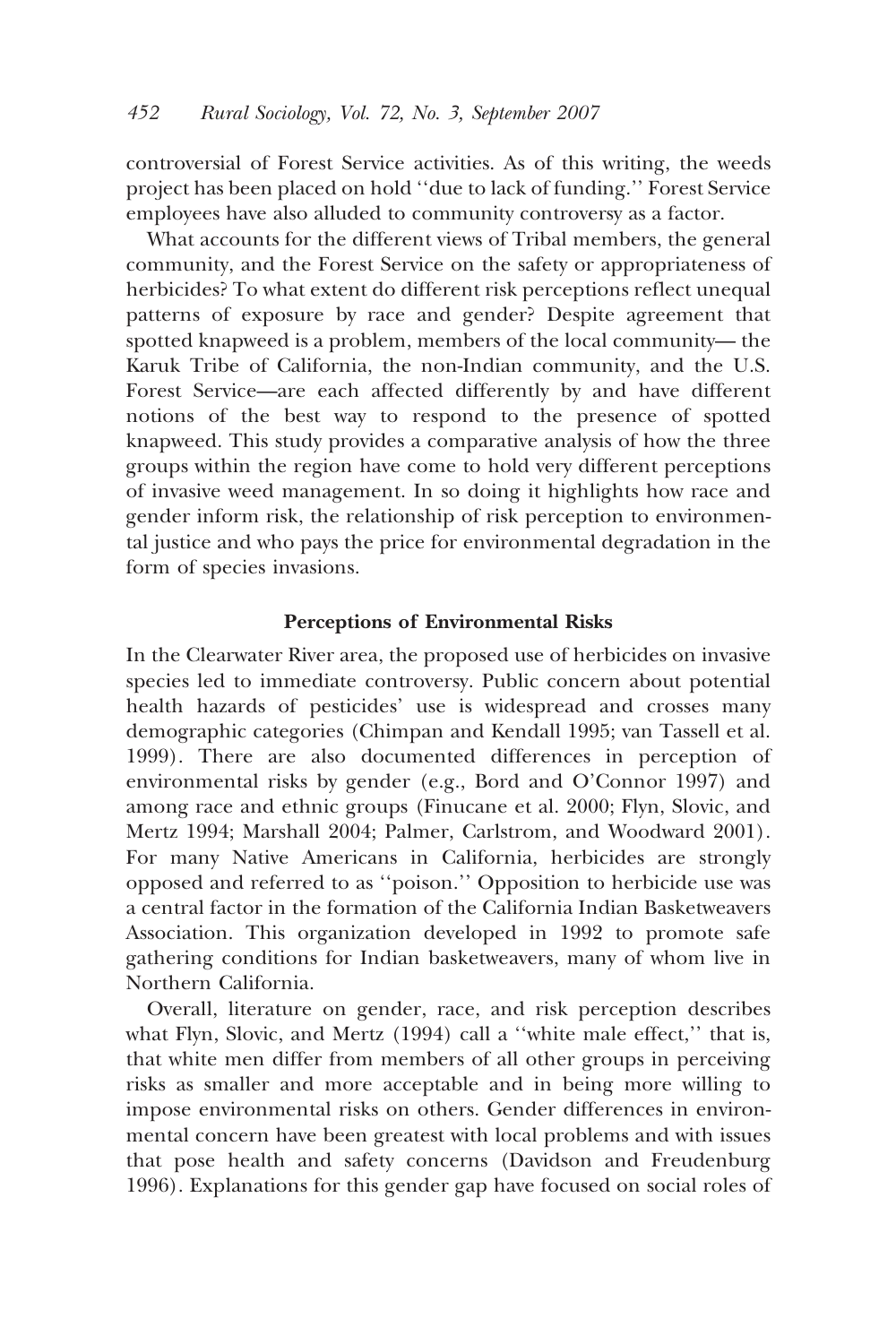women as family nurturers and caregivers. Less research has been conducted on the basis of racial differences in risk perception. Social and economic conditions of racial minorities, including high poverty, low wages, and inadequate access to information and health care, contribute to greater risk of exposure, more significant consequences of exposure, and may also lead to perception of greater risk. Yet, aside from aspects of social class, what factors underlie racial differences in risk perception? Why are Native people in particular so strongly opposed to the use of herbicides? Are there racialized aspects of the life experiences of these individuals that lead them to different interpretations of safety and risk? In addition, many of the social factors discussed below, such as institutional trust, have specifically gendered and racialized dimensions. Voices from the Clearwater River provide insight into the understudied basis for racialized differences in risk perceptions.

Risk research over the past decade highlights the importance of social context in understanding the public's sense of risk. This may be due in part to gaps between theoretical explanations of risk and the realities of risks as they are experienced by people "on the ground." Beamish notes that "economic modeling of environmental trade-offs, contingency based probability assessments and psychological work on risk perception decontextualizes and oversimplifies the scenarios and experiences that inform lay-public interpretations" (2001:11). Similarly, Clarke and Freudenburg observe that "experts tend to concentrate on the details whereas the public focuses on the bigger picture" (1993:71). Furthermore, much research outlines how perceptions of herbicides are intertwined with people's trust in institutions of government and industry (Freudenburg 1997; Murdock, Krannich and Leistritz 1999; Wulfhorst 2000). The notion of "institutional trust" is widely studied in risk literature. For example, Beamish (2001:6) describes how

In the case of the Guadalupe dunes, the public's sense of risk<br>emerged in part from perceptions of the threat posed by the immediate hazard, but more importantly from the sense of institutional failure on the part of both industry and government agencies.

He also notes that,

When a complete breakdown in trust of this kind occurs, community members' perceptions of and reactions to risk can<br>be seen as 'rational' but cannot be understood as merely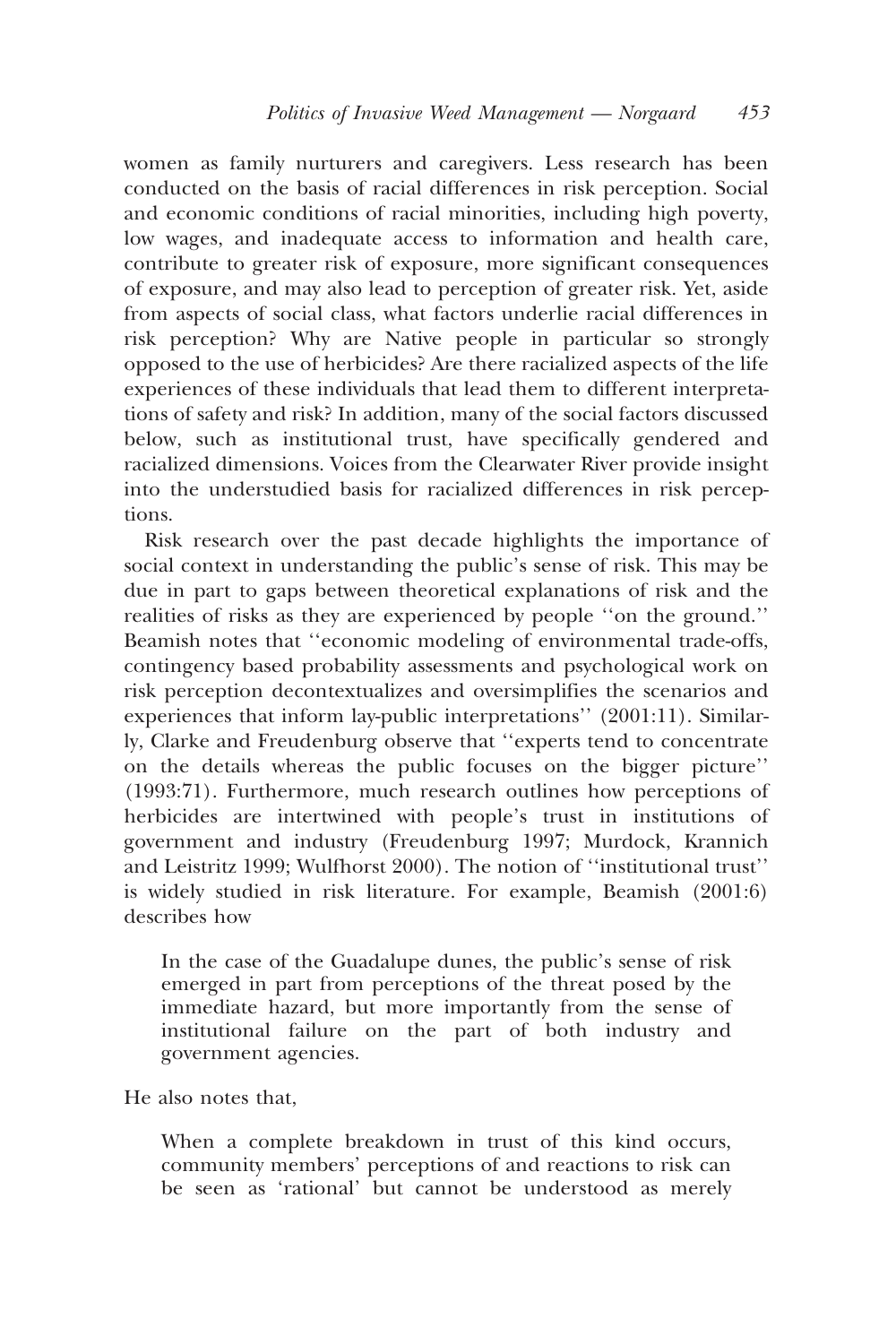calculative responses to the physical hazards associated only with the immediate, discrete event  $(p, 5)$ .

Finally, in contrast to conventional risk evaluation models that tend to privilege the risk perceptions of experts over the public, sociological research indicates that even professionals may underestimate the crisis potential of the systems they operate (e.g., Perrow 1984; Schrader-Freschette 1991). Research by Slovic et al. (1995) found that occupational affiliation with chemicals lowers an individual's perceived risk of chemicals. Similarly, Hawkes and Stiles (1986) note that individuals with "pesticide connections" perceive the smallest amount of risk compared with scientists, government employees, the general public or elected leaders. From another angle, Dunlap and Buess' (1992) public opinion survey in the Pacific Northwest uncovered an interesting result: the belief that pesticides are necessary is one of the most important predictors of their acceptability. Research by Winston (1997) also found that the belief that pesticides are necessary is related to the beliefs that there are no alternative methods to remove pests, and that the benefits of pesticide use outweigh their risks. Institutional trust, proximity to exposure, gender, and race were each clearly visible dimensions of risk evaluation that in turn led to controversy in the Clearwater case

#### **Environmental Justice**

When differences in risk result in part from relative chances of exposure, and when those who face exposure are members of poor or racial minorities, issues of risk perception fall into the broader issues of environmental justice. International, national, and regional trade is responsible for the transport of invasive weed species such as spotted knapweed across the nation or region. Yet, rather than instituting tighter regulations or fines on the movement of species, citizens and land managers combat these ecological and economic problems in specific locations on the ground. As a result, the use of herbicides for the management of invasive species is increasing across the United States. This increase is furthered by the intensification of weed invasions, the increased visibility of invasives as a social problem, and the direct marketing of herbicides for use in invasive management by chemical companies such as Monsanto.

Chronic exposure to low levels of pesticides or their residues on plants has been linked with serious human health problems including cancer, birth defects, and infertility (Baldi et al. 2001; Garry et al. 2002; Oliva, Spira, and Multigner 2001; Savitz et al. 1997; Zahm and Ward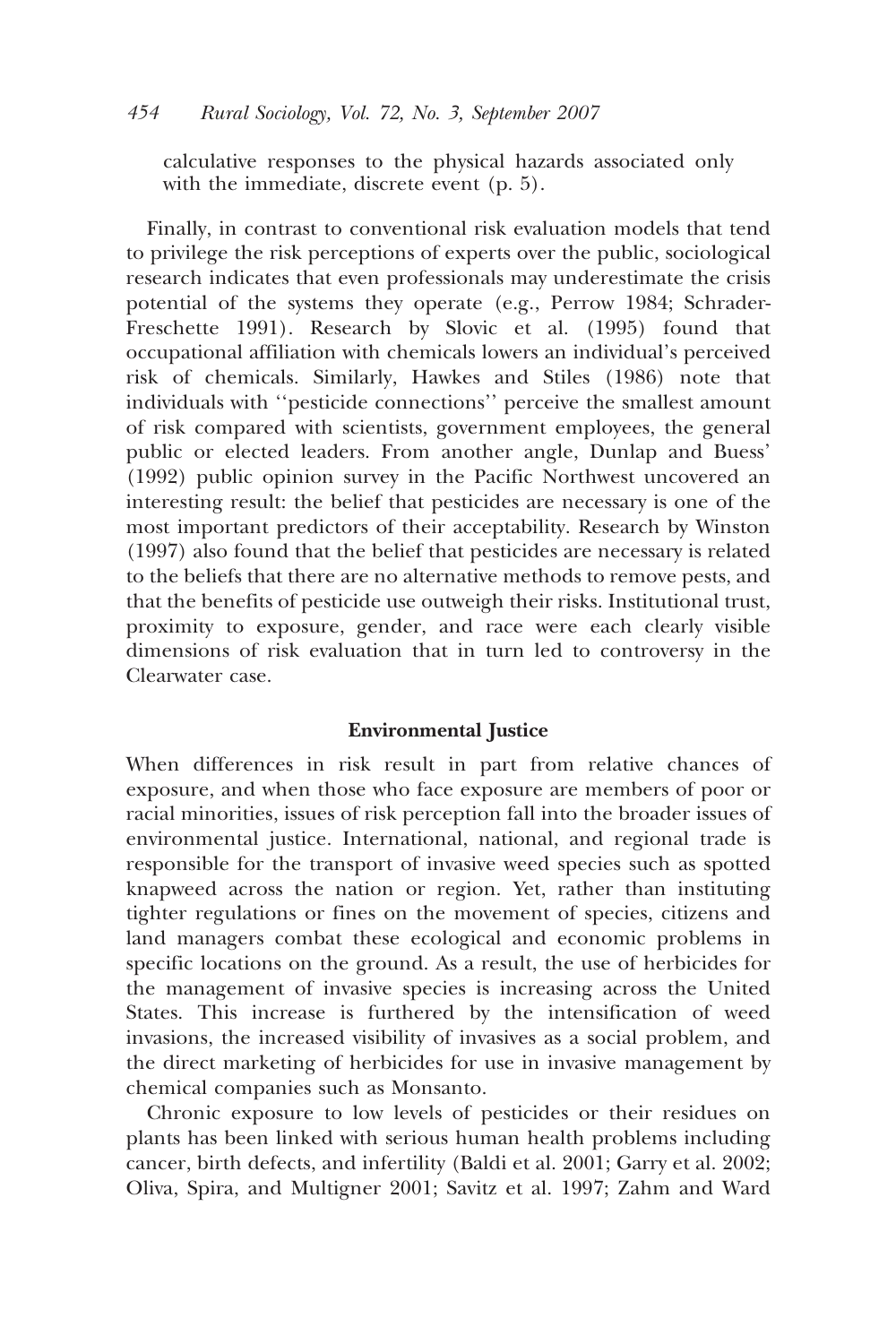1998; Zheng et al. 2001). Racial minorities experience disproportionate exposure to a variety of environmental problems in rural communities, including toxic waste (e.g., Bullard 2000; Pastor, Sadd, and Morello-Frosch 2004) and pesticides (Arcury and Quandt 1998). Furthermore, poorer people and members of racial minorities generally have less access to information and decision making options than whites. In their recent review of the effectiveness of the environmental justice Executive Order, Murphy-Green and Leip (2002) note the widespread lack of information on pesticides and pesticide laws among American farmers, about 90 percent of whom are Hispanic. The authors conclude that farm workers in the United States are "one of the least statutorily and constitutionally protected occupational groups in America today ... they are provided unequal protection under the law, which leads to environmental injustice" (p. 685). Few investigations have been conducted into the experiences, herbicide exposure levels and access to information of other racial minorities in land management activities such as forestry, mushroom picking, tree planting, and highway maintenance. Even less is known about the experiences of Native Americans in particular. Most scholarly work on Native exposure to environmental problems has been in connection to energy use, mining activities, and radioactive disposal. Little has been done on exposure to herbicides resulting from cultural and subsistence ties to the land. This paper contributes to this understudied area of social experience.

Executive Order 12898, signed in 1994, requires that federal agencies identify and address adverse affects of their actions on human health or the environment of minorities and low-income populations, as well as the equity of the benefits and risks of their decisions across populations. Despite the Executive Order and minorities' increased risk of exposure, potential effects on the poor and racial minorities are rarely or never discussed in planning documents regarding species invasions. One of the broader sociological questions this paper highlights is the issue of who in society pays the price for environmental degradation.

### Gender, Race, and Cultural Opportunity Structures

Whether protest is successful depends on a range of factors. In addition to work on resource mobilization and political opportunity structures, Johnston and Klandermans (1995:5) note that culture may function to channel or constrain the development and success of social movements. The notion of "cultural opportunity structures" refers to the kinds of actors and possibilities for action that exist based upon the distribution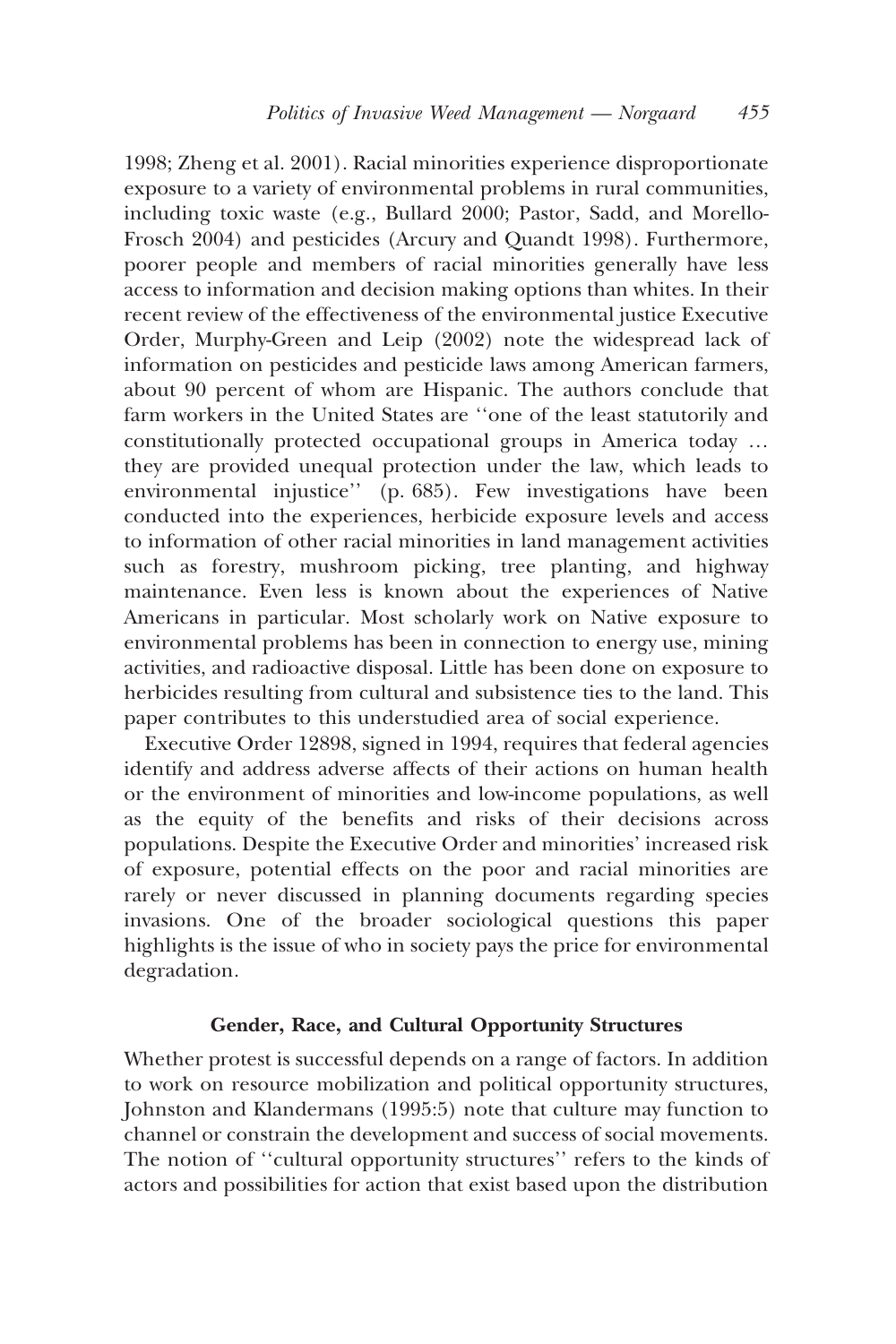of means within society. Taken-for-granted notions of who and what counts in society may serve as "frames" available to social actors (Snow et al. 1986; Swidler 1986). For example, since the 1960s, national-level cultural emphases on racial and gender equality have created a new cultural opportunity structure that elevates the voices of women and people of color in a variety of social movements. In the Clearwater case, gender and race led not only to different perceptions of risk, they also created opportunities for mobilization. These aspects of social experience formed the basis of "cultural opportunity structures" that were used in organizing opposition to spraying.

#### Data and Methods

The results presented here are part of a larger ongoing investigation into the social impacts of and responses to invasive weeds in a rural northern California community. Data for this paper were drawn from 15 months of ethnographic field work, including participant observation, interviews, and archival analysis. The Clearwater River community was selected because it appeared to provide an example of how a community could successfully mobilize and eradicate a serious invasive weed on the watershed level (this topic is the subject of another paper). In addition, the diverse racial and political make-up of the community lent itself to a comparative analysis of the various ways that invasive species may be viewed and the effects on different social groups. Finally, the regional presence and concerns of the three largest indigenous tribes in California suggested an important but understudied environmental justice issue. I began with broad research questions: How were people being affected by invasive weeds (if at all)? How did different groups within the community view invasive weeds? What compelled community members to spend so much energy on volunteer hand-removal tactics? And, in terms of the specific focus of this paper, what was the basis for the vastly different perspectives on whether herbicides were safe?

As a participant observer, I spent time in numerous community meetings, dug spotted knapweed, and attended regional and statewide meetings of land managers concerned with invasive weeds. In each of these settings I learned much about the perspectives, assumptions, concerns, and daily struggles of members of the Forest Service, Karuk Tribe, and non-Indian community. I also spent a great deal of time living "as a community member" in the Clearwater River watershed. This was necessary to develop trust and gather data in this remote area.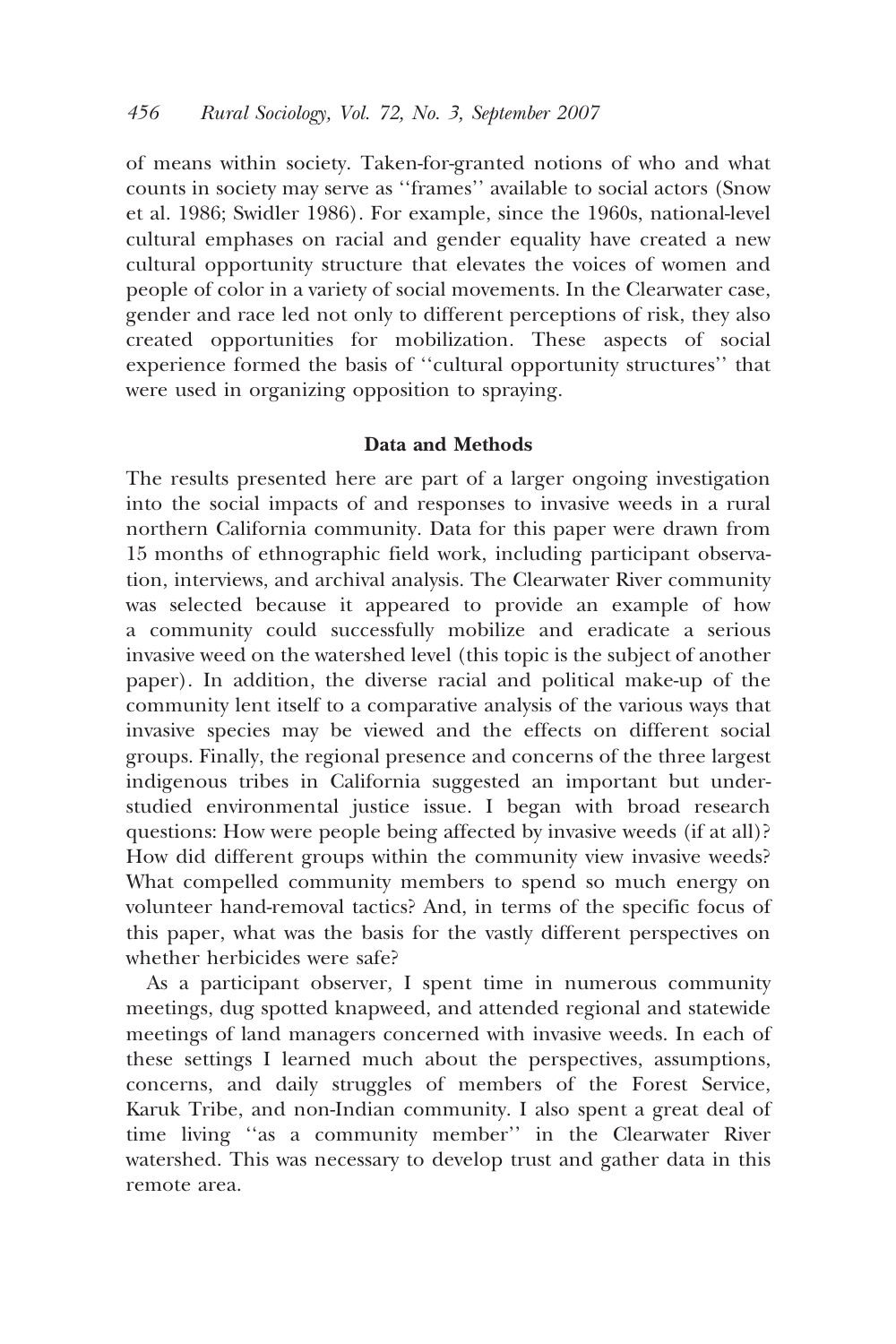In addition to participant observation and extensive informal conversations with community members, I conducted in-depth interviews with 42 individuals: 5 members of the Forest Service (plus 3 other relevant land managers), 7 members of the Karuk Tribe (and 3 additional people connected to the California Indian Basketweavers Association who were not in the Karuk Tribe). 9 members of the Clearwater River Restoration Council, 8 general community members and 6 outside "experts" (including other professionals working with invasive species and a physician involved in the collection of herbicide exposure depositions). Informants were selected to cover the widest possible range of viewpoints in the community. Interviewees were also selected based on their ability to serve as key informants on specific issues. In-depth interviews were directed towards expanding understanding of current or past events and clarifying, confirming, or denying suspicions about social dynamics that I had developed from participant observation activities. All interviews were transcribed and  $code$ 

## Cultural and Political Diversity 'On The River:' Indians, Hippies, Loggers, Miners, and The Forest Service

The Clearwater River watershed is remote, pristine, and biologically significant. The watershed, which is largely free of invasive species, boasts exceptionally high water quality and is considered a key refugium for a number of fish at risk of extinction, including summer and winter runs of wild Klamath Mountains Province steelhead, spring and fall Chinook salmon, green sturgeon, Pacific lamprey, and Coho salmon. The human community along the Clearwater River is politically and culturally diverse. Residents of this relatively isolated watershed include the Karuk Tribe, loggers, "back-to-the-land hippies," small scale farmers, miners and Forest Service employees. Poverty and unemployment are high among the approximately 250 residents.

The region is the ancestral territory of the Karuk Tribe of California. About one quarter of the community is Karuk, and the presence of the Tribe is a significant cultural and political feature of the region. The Karuk people have endured demographic and cultural decline since contact with white settlers as a result of systematic genocide, forced assimilation through boarding schools, and other aspects of legal discrimination (Bell 2002; Lowry 1999; Norton 1979). Since 1979, when they gained federal recognition, the Karuk Tribe has experienced a political, economic and ethnic renewal (Bell 2002; Nagel 1996). Members are actively recovering cultural traditions, including fishing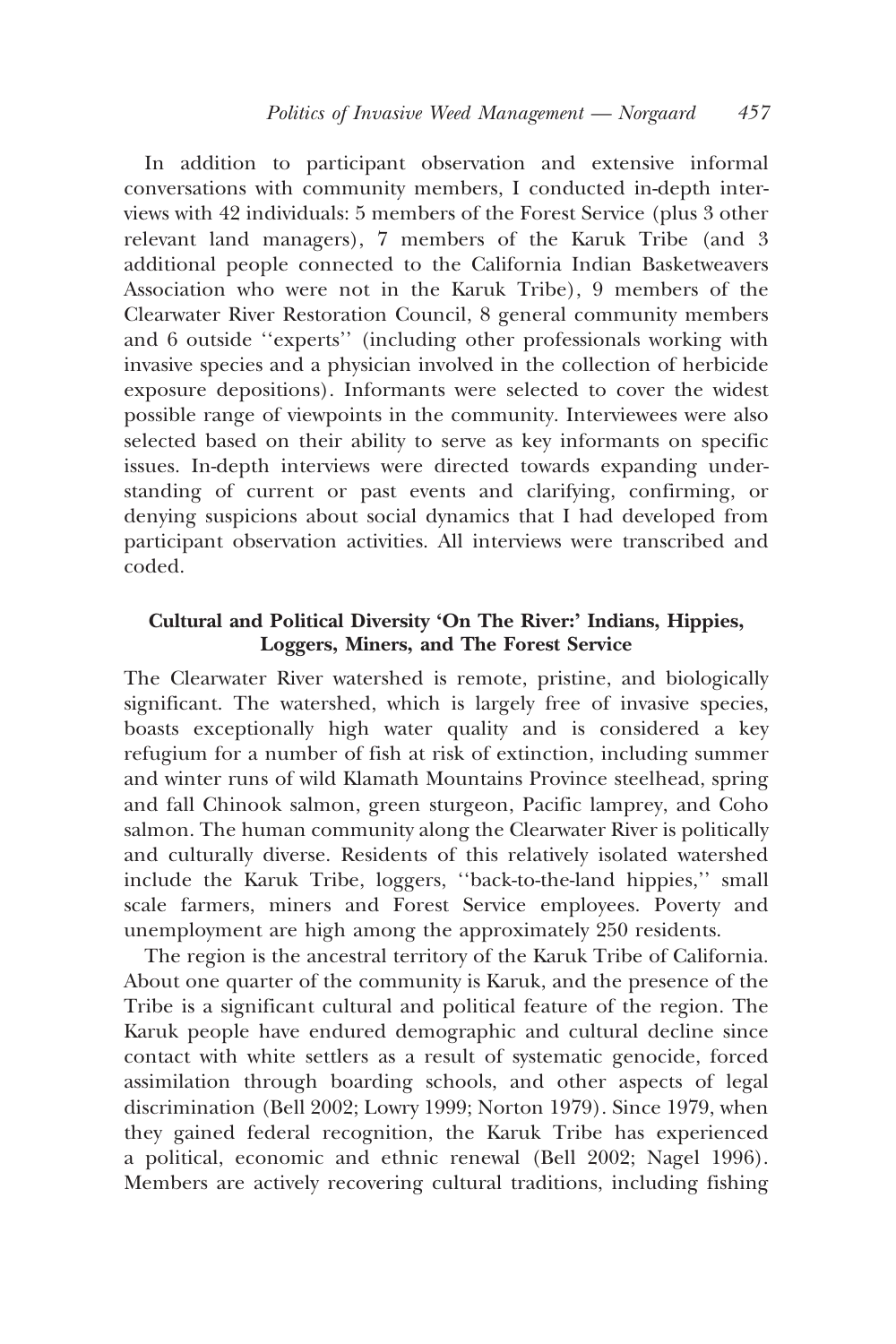techniques, language use, ceremonial practices, and traditional<br>basketweaving. The Karuk Tribe has a Department of Natural Resources and is involved in land management, although the Forest Service is the dominant land manager in the region  $(98.7\%$  of the land area is managed by the Forest Service).

Non-Indian settlers entered the area as miners during the 1850s (Bell 2002), and some remained. Logging also brought non-Indians to the region in several waves. Timber has been a significant source of income for short periods in the watershed, especially in the 1970s and 80s when up to three quarters of the community were employed in forestry or related activities. A number of urban whites entered the river region during the 1960s as part of the "back to the land" movement, exerting their own cultural influence on the watershed (Salter 1981). Besides the Tribe, one of the important community organizations involved in land management is the Clearwater River Restoration Council (hereafter simply "the Restoration Council") formed in the early 1990s. The Restoration Council consists of a unique blend of miners, loggers, and environmentalists all working towards watershed health in the community. The Restoration Council employs a dozen or so community members and coordinates a much larger network of volunteers. This group of mostly non-Indians keeps track of community perspectives on land management and educates the community on upcoming management issues.

The local National Forest was established in 1905, and the U.S. Forest Service became the primary land managers along the Clearwater River by the 1930s. Forest Service management efforts over the last eighty years have followed notions of ecology and forest health derived from European models and have been shaped by national and regional mandates to provide timber (Davies and Frank 1992; Hirt 1994). Since the 1970s increased attention has been directed towards forest ecology. During the height of timber output from the region, the Forest Service had several offices located along the river and housed many employees in the region. More recently, the Forest Service has scaled back its activities and presence in the watershed, closing offices along the river. Most Forest Service employees now live and work in areas up to two hours drive from the River.

In this small community, Indians, non-Indians, and the Forest Service are not always distinct groups and sometimes overlap. Members of both the Tribe and the non-Indian community have worked for the Forest Service, and members of the Tribe are on the board of the Restoration Council. And the three groups have interacted differently at different times: all three have worked on cooperative projects, and all three have held conflicting perspectives.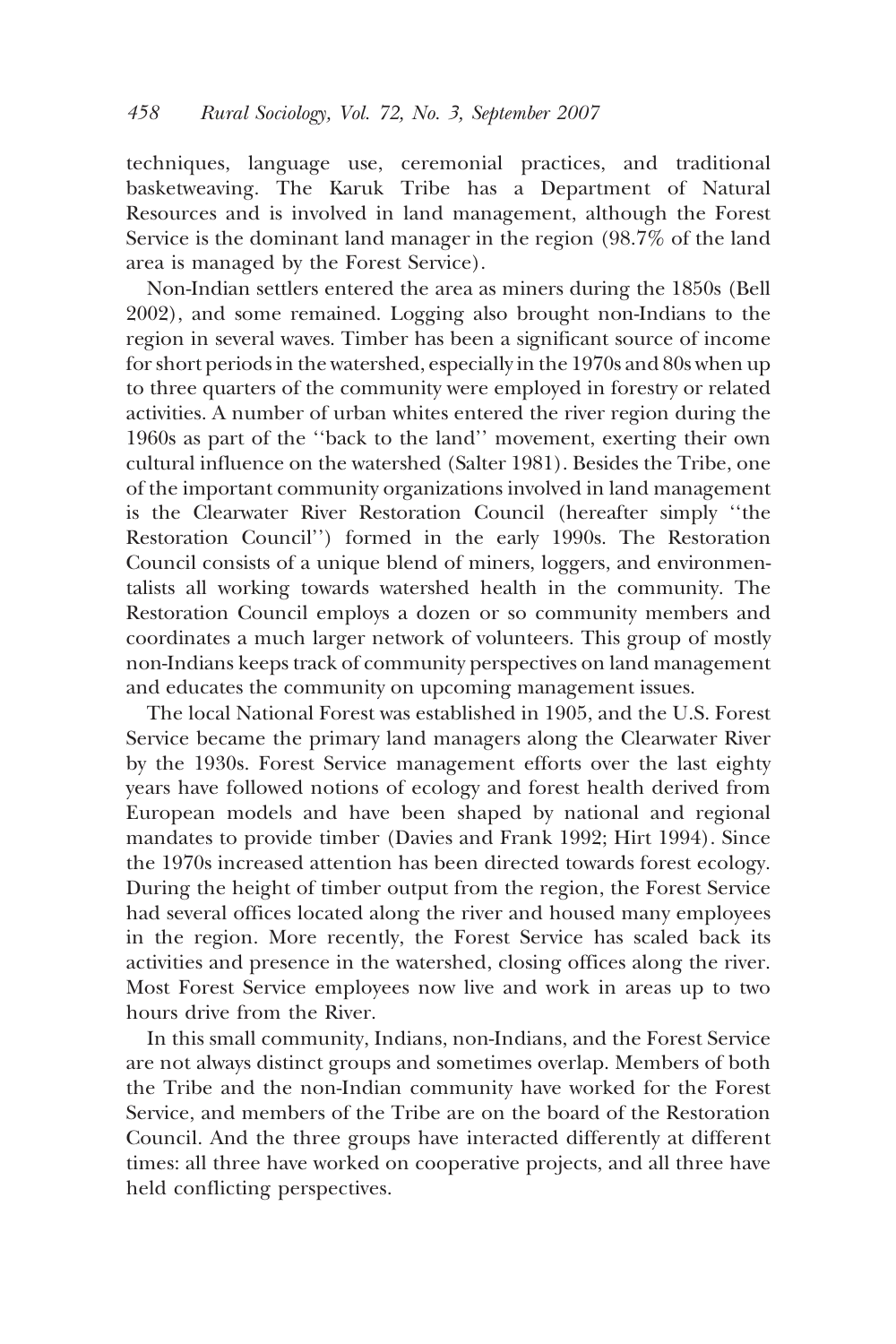#### "No Poisons in Our Watershed!" Controversies Over Weed Management and The Safety of Herbicides

While there was general agreement that invasive species such as spotted knapweed were not welcome in the watershed, the possibility of herbicide use as a strategy to control weeds was a topic of serious contention. Forest Service employees working on the issue considered herbicides to be either "safe" or a "necessary risk that could be adequately managed." Community members in the Restoration Council and the Karuk Tribe, on the other hand, were almost universally opposed to the use of herbicides because of potential risks. Although both Indian and non-Indian community members were opposed to herbicide use, the basis for their opposition was somewhat different. How did each group develop such different perceptions of safety and risk? Here I will describe how social context, including the possibility of direct exposure, lack of institutional trust, gender, and race, shaped the differing views of those involved about the safety, meaning, and significance of herbicide use. Although both the Indian and the non-Indian community were opposed to the use of herbicides, there were differences between these groups that highlight significant racial dimensions to risk perception. The different bases for evaluation between groups led to different conclusions regarding herbicides as an appropriate management strategy. Gendered and racialized experiences in turn formed the basis of mobilization against herbicide use. I further describe how women and members of the Kaurk Tribe each used aspects of their experiences as the basis for generating opposition.

#### **Local History and Institutional Mistrust**

Sociological literature on risk perception describes the social bases of risk (Slovic 2000) and the significance of institutional trust (Beamish 2001; Freudenburg 1997)—two factors that are clearly relevant on the Clearwater. Probably the most significant defining event in the relationships of these groups was the aerial spraying of a mixture of  $2,4$ D and  $2,4,5,$ T on the forest and surrounding communities as part of the Forest Service's timber management practices in the 1970s and early 1980s. The spraying was part of what is known as a "conifer-release program," in which herbicides were used on logged areas to prevent the growth of broadleaf trees and brush, species perceived to compete with newly planted conifer seedlings after clear cutting. This program was highly controversial in rural communities locally and throughout California and Oregon (Ortiz 1993; Van Strum 1983). Dioxin, the active ingredient of 2,4,5-T and Agent Orange, has been linked to hormonal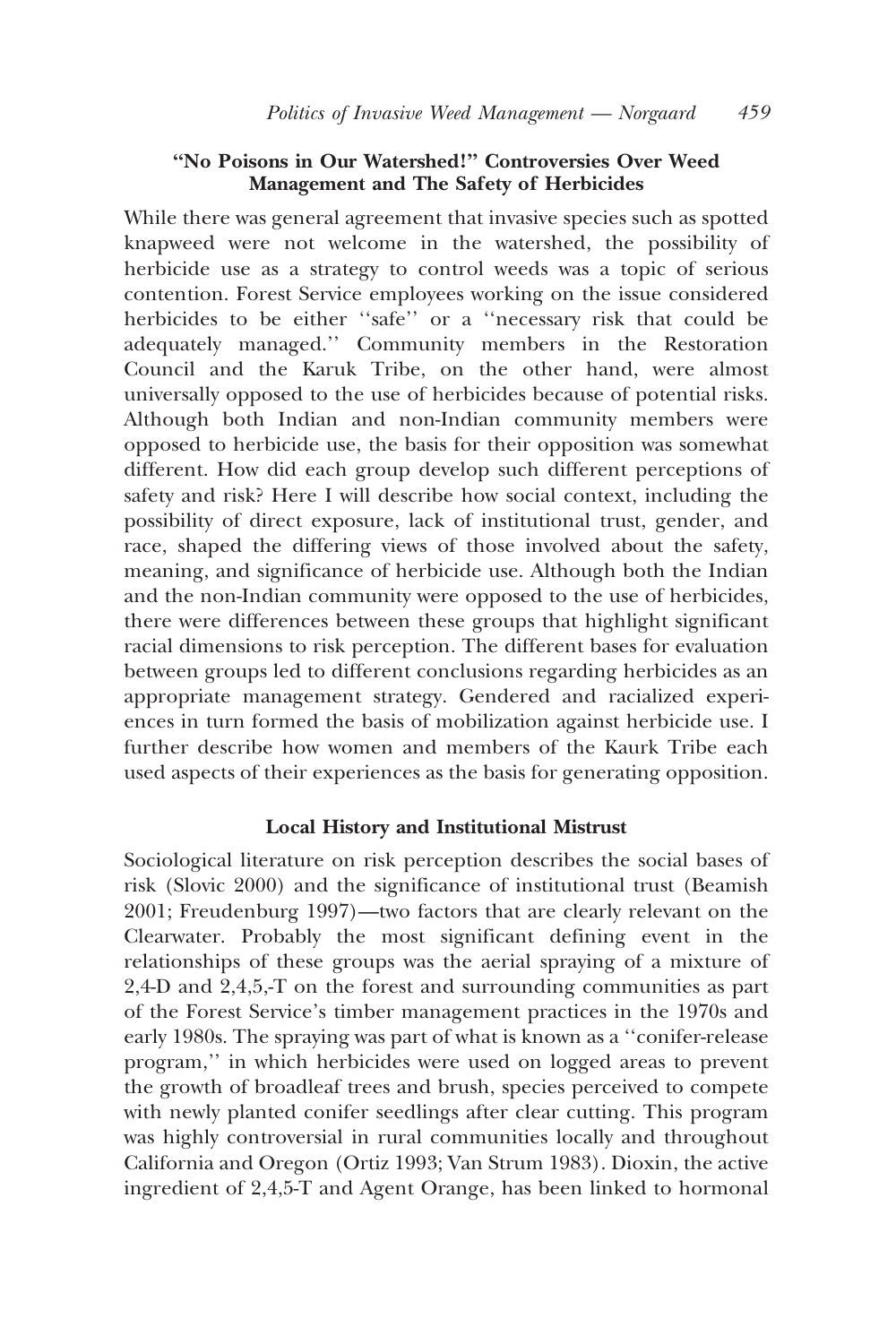and endocrine disruptions in Vietnam veterans and their wives and children (Le and Johansson 2001). Incidents of water supply contamination, late-term miscarriages, and unusual cancers and birth defects were documented in the community. It was this event more than any other that galvanized and united this otherwise politically and culturally diverse community. Indians, non-Indians, miners, loggers, and hippies all joined efforts to stop the use of herbicides by the Forest Service. They did so successfully with a court injunction in the mid-1980s

It is clear that current perceptions of herbicides and questions about the Forest Service's intentions are influenced by the earlier history of herbicide spraying. In addition to specific health problems such as cancers and birth defects, residents described experiences with the Forest Service that led to significant mistrust, including the spraying of a spring that was a family's water supply:

[We had a tarp covering our spring]... And we had it tested. Our side had it tested and it was covered with whatever they sprayed and Atrazine ... there was red dye still up in [our spring] and they [the Forest Service] had told us they were going to leave these buffers ... But they hadn't.

This woman went on to say that, although they left their home for several days while the spraying occurred, when they returned she and her daughter became very ill with feverish flu-like symptoms that lasted several months and recurred for years afterwards. Another resident described the attitude of the Forest Service as disrespectful and generally mean:

There were really a lot of people in the Forest Service that were nasty and mean. You couldn't really trust their motives or their interpretation of science, because they didn't really care... [T]o trust the government who was pretty freely using this stuff to be watching out for the welfare of people, it just wasn't happening. You have to watch out for your own welfare and health, because the Forest Service truly did not care.

And for some, distrust in the Forest Service in particular was linked to the growing general distrust of government and science in the 1980s and 1990s (Beck 1992). For example, one community resident described his successive experiences of being told that first DDT and then Agent Orange were "safe," only to see both compounds classified as dangerous substances some years later. From his experience, it only made sense that many chemicals presently considered to be "safe,"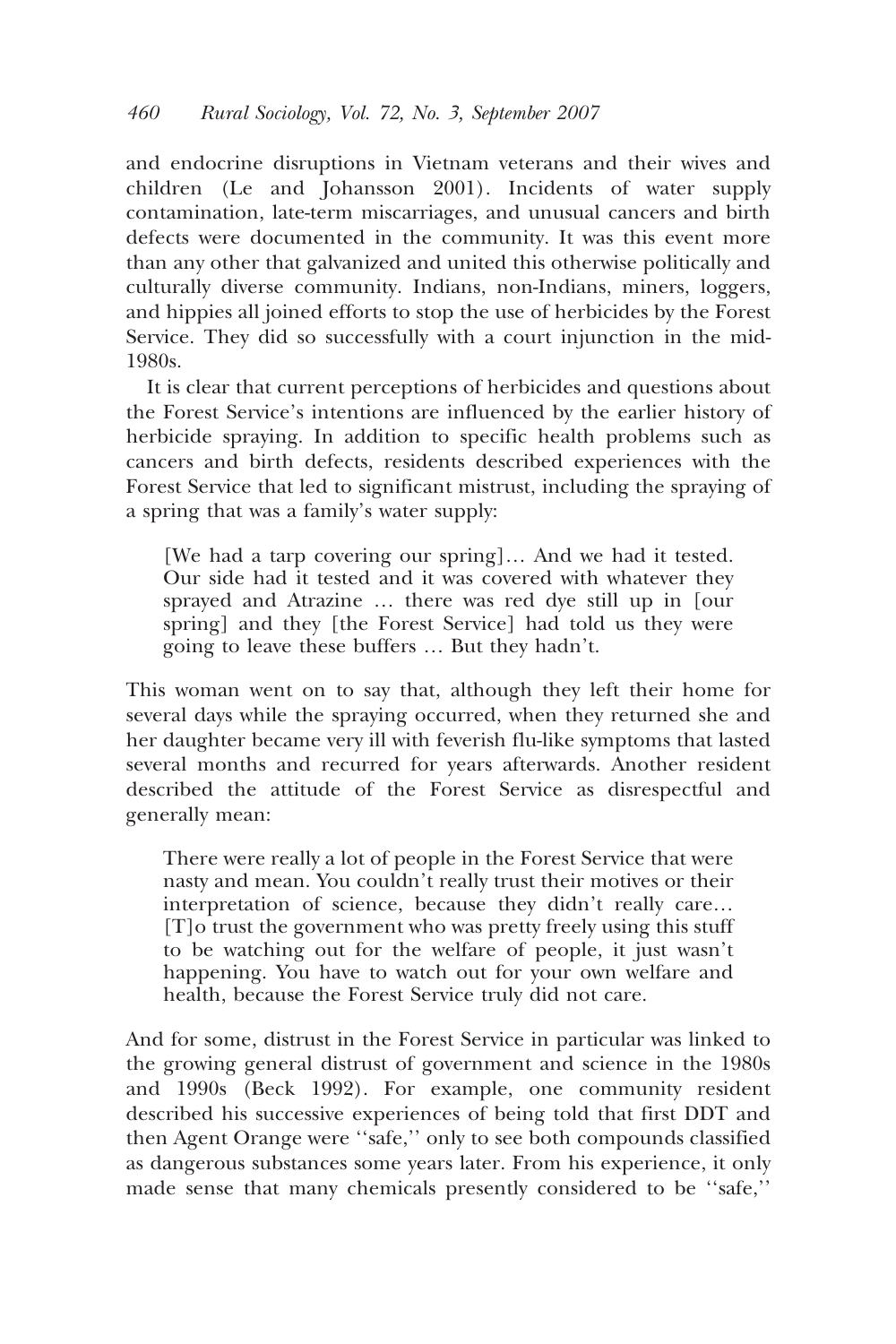given their minimal testing, would be recognized as dangerous in the future<sup>.</sup>

What we keep hearing was that the herbicides are safe. Don't worry about it, we used bad chemicals, but they're safe now. My personal experience about that: I was sprayed with DDT heavily when I was a kid, and they felt it was safe. We used to ride behind the fog trucks and hide in the fog. We had also had this experience earlier in Clearwater River where Agent Orange was supposed to be totally safe, and that had been around for a while. Now these chemicals that are now told to be safe; there is just a lot of distrust, that in 5 or 10 years, these will be banned too, and then there will be a lot for residues. So, there is a nervousness about the herbicides

In contrast, Forest Service ecologists and range scientists believed the use of herbicides for invasive plant control was very different from the aerial spraying of the past. People in the Forest Service emphasized that they had learned from past mistakes. Not only were herbicides safer now, but application techniques had improved:

I knew the history, but wasn't directly involved with any of that, and the herbicides that were used in the seventies were aerial herbicides used for reforestation... I thought, "Oh wait a minute, this is completely different context-we're talking about spot spraying" And  $20$  acres was the maximum of the infestation. It's actually small little patches, you know, the size of this room.

Finally, not all experiences that generated mistrust were far back in history. Members of the Restoration Council described how, at a time when a cooperative hand-eradication program was in place, the Forest Service illegally sprayed knapweed infestations in a nearby area and failed to inform the community until much later (sprayed areas should be indicated with signs to minimize community exposure). One man described how this incident heightened his sense of mistrust:

They didn't register that in the state, so it's illegal for them not to do that; they broke the law there... There's about seven places they broke the law. They violated the labels, sprayed closer to the creeks than they're supposed to. They used Tordon, which is not registered for use in California, so that wasn't good. There are all these things that they did that were really weird. So we really made an effort to document. After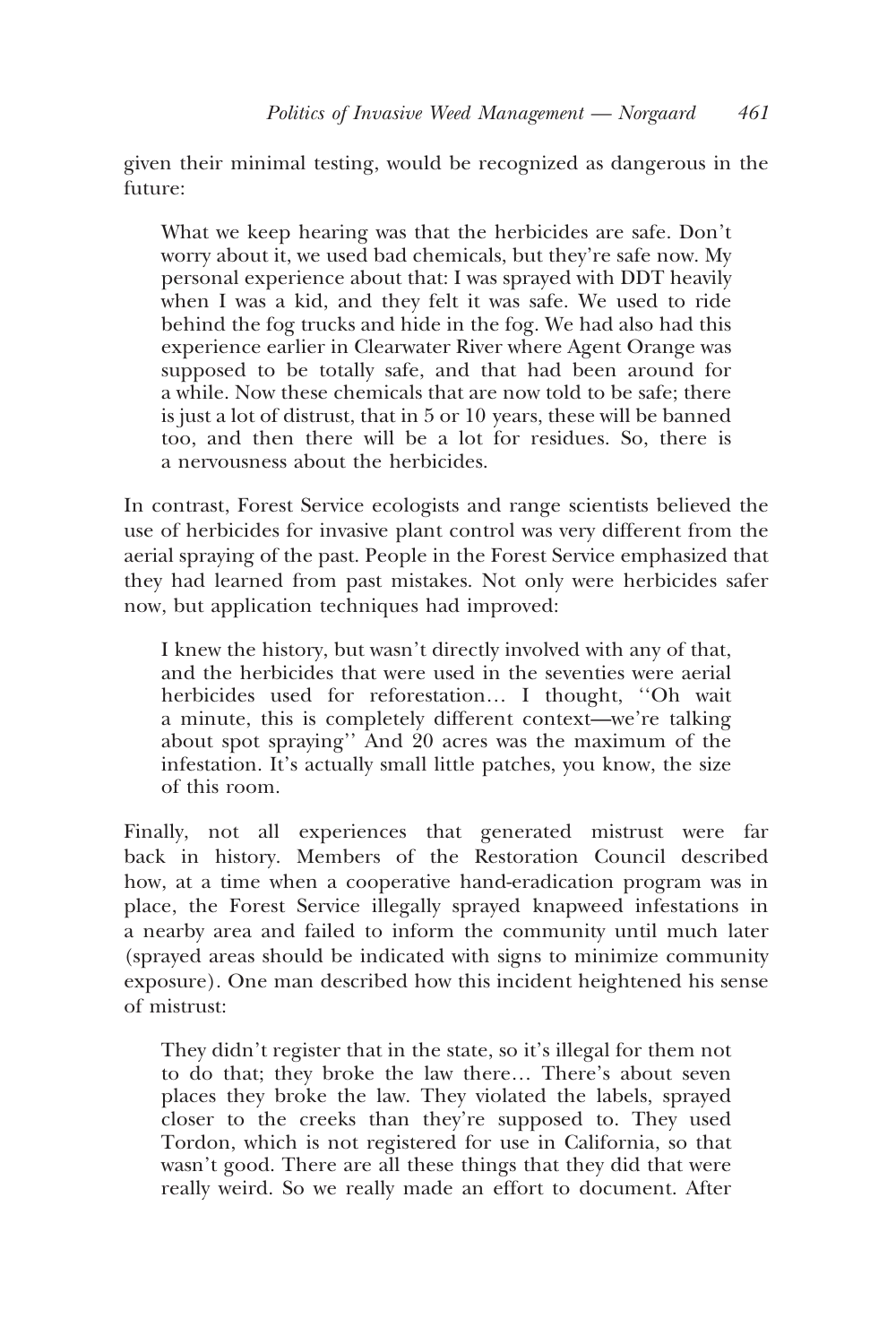they had sprayed, I was quite upset and I didn't trust them and I wanted to make sure it was documented well.

While river residents seemed to agree that the application methods for proposed herbicides were not as extreme, and even that the chemicals were potentially "safer" than what had been used in the past, the risk remained above their thresholds. As mentioned in an earlier interview passage, concerns existed about human exposure and the exposure of Salmonid populations in creeks and rivers. This situation echoes Beamish's  $(2001:5)$  scenario, in which

Perceptions of present and future risk associated with the massive contamination of Guadalupe Dunes grew more from impressions of the way corporate and government institutions in the area mishandled this and previous oil-related hazards than from fear of health risks associated with the discrete Guadalupe Dunes event.

### Social Context of Risk Evaluation and Proximity to Exposure: **Institutional versus Local, Abstract versus Direct**

Another factor contributing to the conflict was that people's perceptions of the risk, significance, and meaning of herbicides were constructed within three very different social contexts. Indeed, the reactions of members of the Tribe, the general community, and Forest Service staff provide a window into the power dynamics of the local social structure. Forest Service employees were accountable to the agency at regional and national levels for funding, an organizational structure based outside the immediate area. The Forest Service made judgments and choices about strategies within an institutional framework that prioritized the importance of weed control at a national level and favored the use of herbicides to achieve this. Furthermore, Forest Service employees—most of whom did not live in proposed spray areas—viewed risk and safety in an abstract sense, referring to scientific literature and risk assessment studies. In contrast, the issues and concerns raised by community members in the Restoration Council and the Karuk Tribe derived from their attachment to place and residence in the community as well as long time observations of the area and the possibility of their direct exposure. Community members viewed weeds as a problem that should be managed, but also as an issue that could provide long term potential for employment to the region. And while Forest Service employees evaluated risks using scientific literature, community members' sense of risk was developed not only through the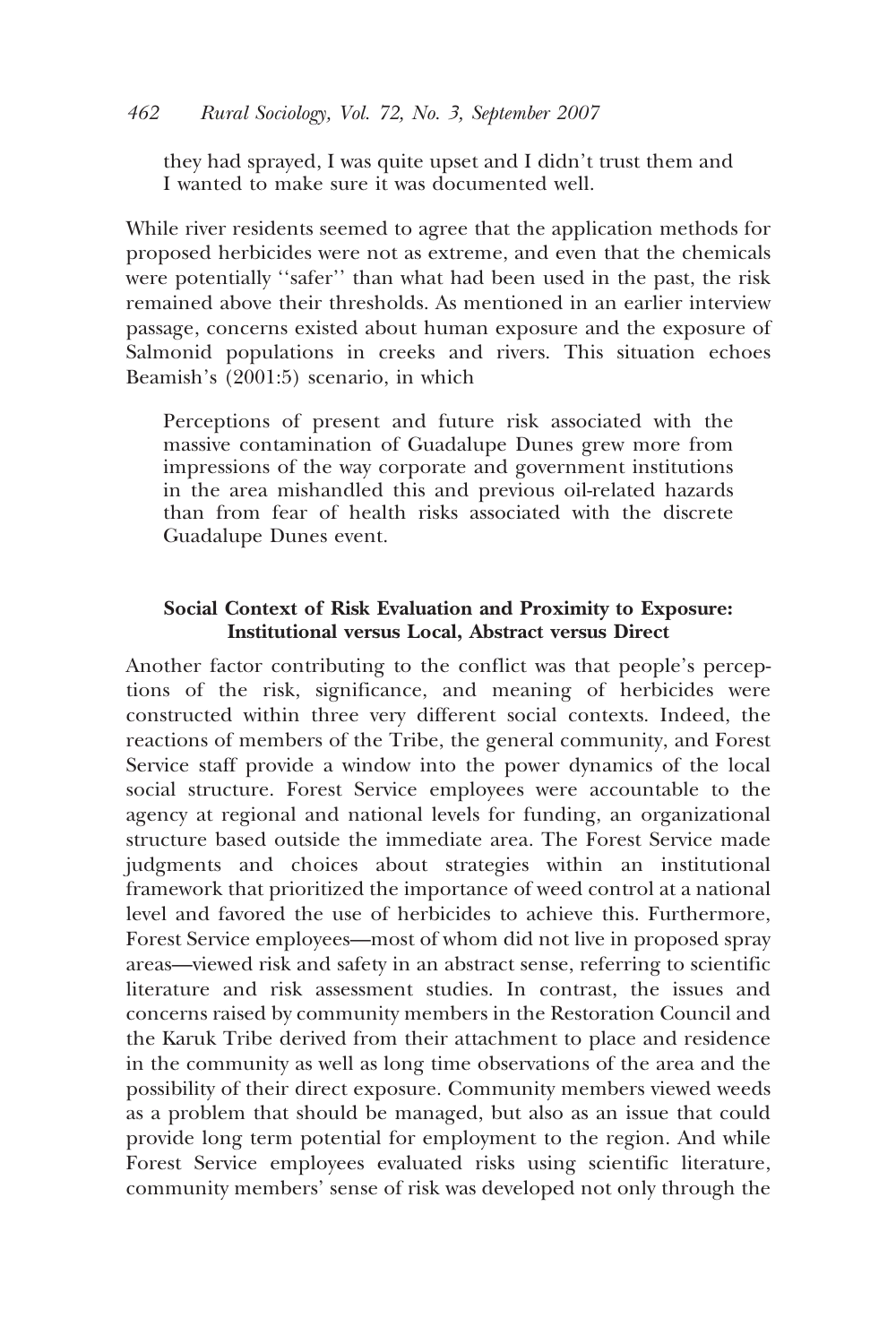use of science, but also within the context of local social, historical, and political forces.

## **Institutional vs. Local Risk Evaluation**

Forest Service employees perceive herbicides to be the appropriate choice within a context of management direction (they receive mandates on the federal level) and existing resources (there is a set amount of funding for invasive weeds). Yet despite the overall institutional emphasis, Forest Service ecologists and weed managers are frustrated by too little funding to complete the task on the ground. The wildland area in the region of concern is extremely large, plant populations are located in remote areas, and staffing for the task is minimal. From the Forest Service perspective, herbicides are viewed as the primary strategy because they are seen as the most (and in some cases only) effective eradication tool and as the only cost-effective strategy to approach such a widespread problem. Additionally, the structure of funding itself favors the use of herbicides-funding is allotted on a per-acre basis, favoring the use of what community members see as the "quick fix" solution. As one Forest Service botanist explained:

We get dollars relative to acres we treat. When you can't use herbicides, you can't treat that many acres, so Forests that were able and counties and areas that, Lassen, they do spraying, and all those kind of places, they tend to get a higher budget, because they can treat more acres. So there is a disadvantage of doing it manual, because you're never going to be able to compete with hundreds of acres when you're doing manual treatment.

Furthermore, although they may perceive themselves as neutral, Forest Service employees are also evaluating risks within social and institutional context. Forest Service employees, like other land managers working on invasives, receive information about available "treatment options" provided by chemical companies at trainings on invasive weed management at county and statewide events. For example, the California Invasive Plant Pest Council-the annual conference devoted to weeds in wildland areas of the state—receives major funding from Monsanto (producers of Round-Up, one of the more commonly used herbicides on weeds). At these meetings, agency staff is exposed to information that normalizes the use of these materials. Chemical companies use displays and brochures to promote the safety of their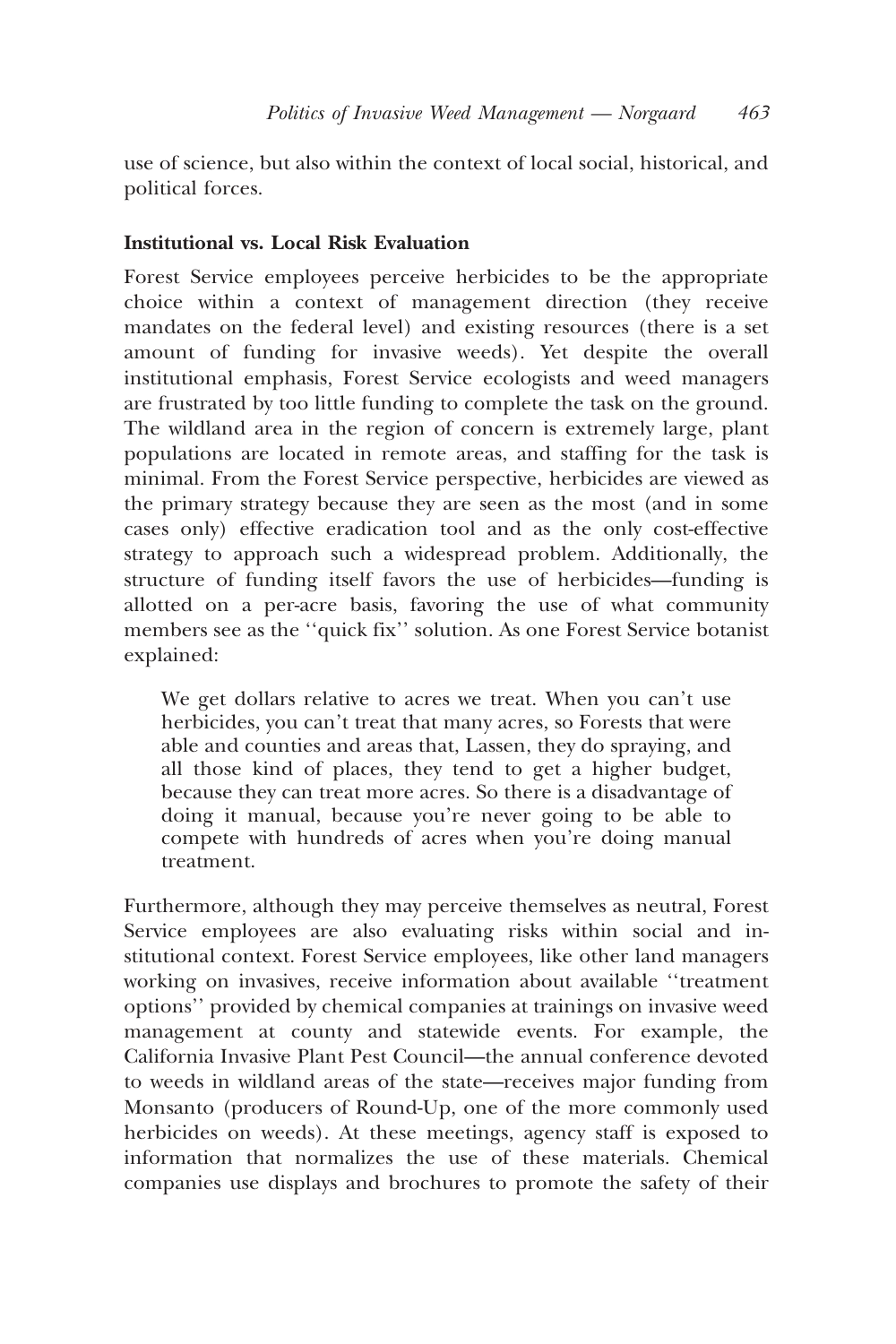merchandise and make presentations about their latest available products. Although some information about non-chemical approaches is present, the dominance of chemical options in these training settings creates the sense that chemicals are the primary effective strategy. Furthermore, one manager I spoke with at this meeting, whose research showed that Round-Up was less effective than mulching on a particular plant species, described instances of intimidation by chemical company representatives.

Whereas agency people almost universally lived and worked outside the watershed and evaluated management in the context of regional and national strategies, members of the Restoration Council and the Tribe evaluated appropriate management strategies from a localized context. Although they, too, used outside information sources; attachment to place for Indian and non-Indian residents led to questions about impacts on human health and fish and other species. Fish are an important species to both Indian and non-Indian river residents. People expressed concern that proposed herbicides have been reported as acutely toxic to anadromous Salmonids. Here one community member describes their concern about how herbicides might impact salmon:

We're worried about the whole ecosystem really, but we tend to be fish-centric. So, noxious weeds are a potential problem to the water quality, as I said, fishery and watershed health. Anyways, we're really concerned about the impacts of spotted knapweed and the pesticide approach ... It may impact spring Chinook ... That set off the buzz because we have the only run of spring Chinook left.

Community members also expressed concern about human health effects and the possibility that chemicals could not or would not be used in accordance with guidelines. People asked questions about the likelihood of chemical spills in the river, as sprayers with backpacks inevitably slipped in the course of many necessary river crossings. In addition to concerns about the safety of the herbicides, residents also brought up the issue of what might go wrong in their application. When I asked one resident whether she believed that the present chemicals were safer than those in the past, she replied:

No. No. I don't believe that for a minute. There is no way. And people are still people, and people still aren't perfect, so there's still going to be accidents, and there's still going to be mistakes, and they say they have training. But I've heard that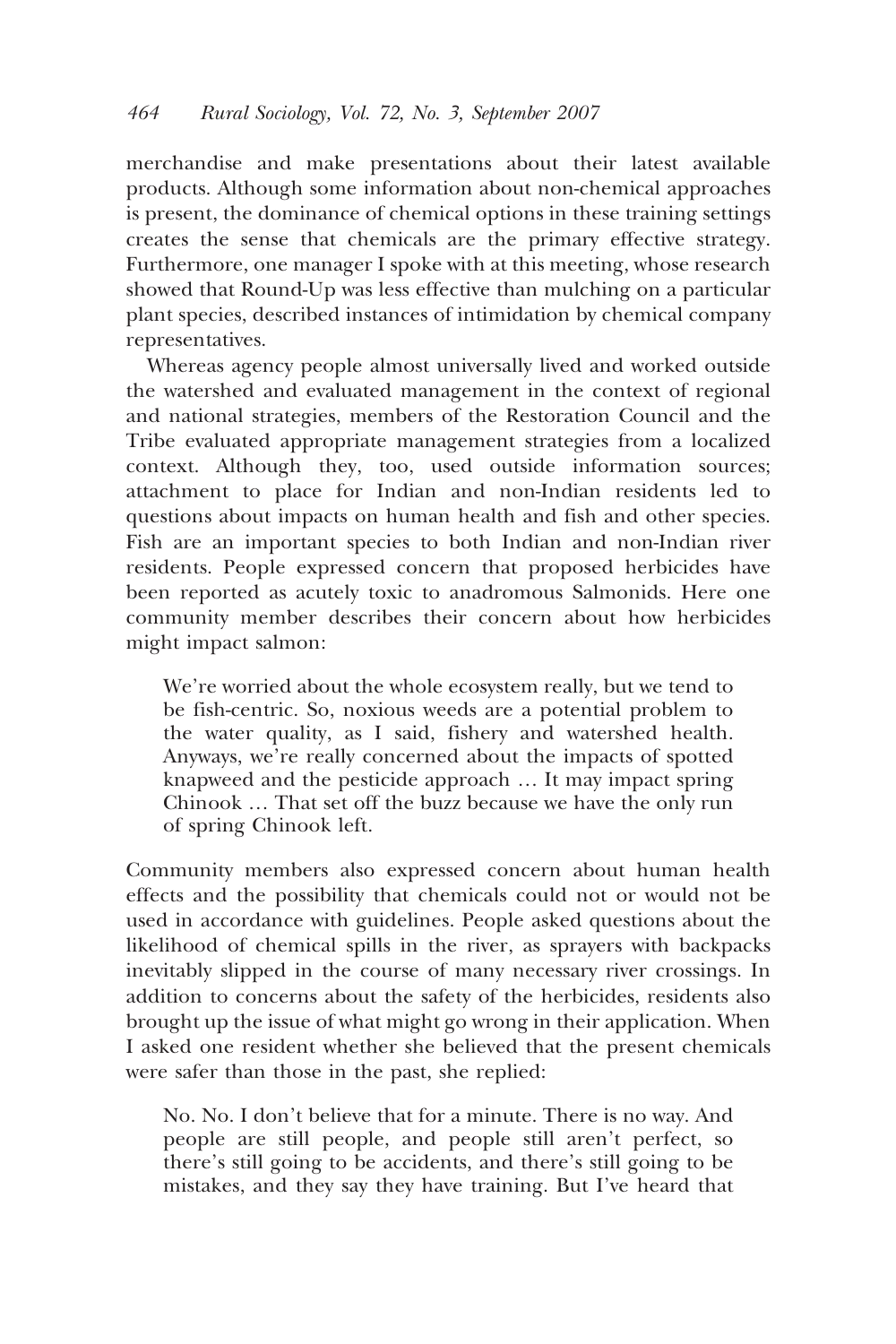training is a big fluke anyway. There is just no way. There is too much possibility for something going wrong and we don't know enough about it, and there's just-No.

### **Abstract vs. "Embodied" Risk Evaluation.**

Most significantly, what underlies these differences in the social context of decision making is the issue of direct versus abstract evaluation of risks. One key issue that came up again and again was the notion of "who pays the price." As one community member put it:

My general feeling is that they are really isolated from the consequences of their decision. So, it's fine for them to say that it's safe, but it doesn't really matter if it's safe or not, because they don't live in this community, and they're not a part of the river the way that people who live around here are. It's easy for them to say that.

This difference between embodied or direct and abstract risk evaluation is evident in the narratives given by these groups about the issue of safety. For example, when the issue of safety came up in an interview, this Forest Service employee referred to the standards and scientific procedures of testing that were used to evaluate herbicide effects:

The Forest Service contracted with this group: Syracuse Environmental Research Associates ... And they have a full staff of, you know, toxicologists and biologists, etc. etc. that have done these risk assessments on how these herbicides impact human health, wildlife, soil, water, fish ... How they do their risk assessment is they take the dose ... the EPA gives a reference dose, which is the amount that it takes for any effect on a test population... The reference dose is the amount that you do-how much do you give until their No Observable Effect—well the reference dose is that cutoff where there is an effect. Some observable effect. And then that's divided by the dose that the application rate that we're proposing, and that comes up with a hazard quotient ... So, you know, we have to disclose the effects and we have to be responsible with science. I believe that the science is valid.

Facing potential direct exposure, community members evaluated risks in a direct, embodied way, describing incidents of birth defects and cancers from personal histories or from people they knew and the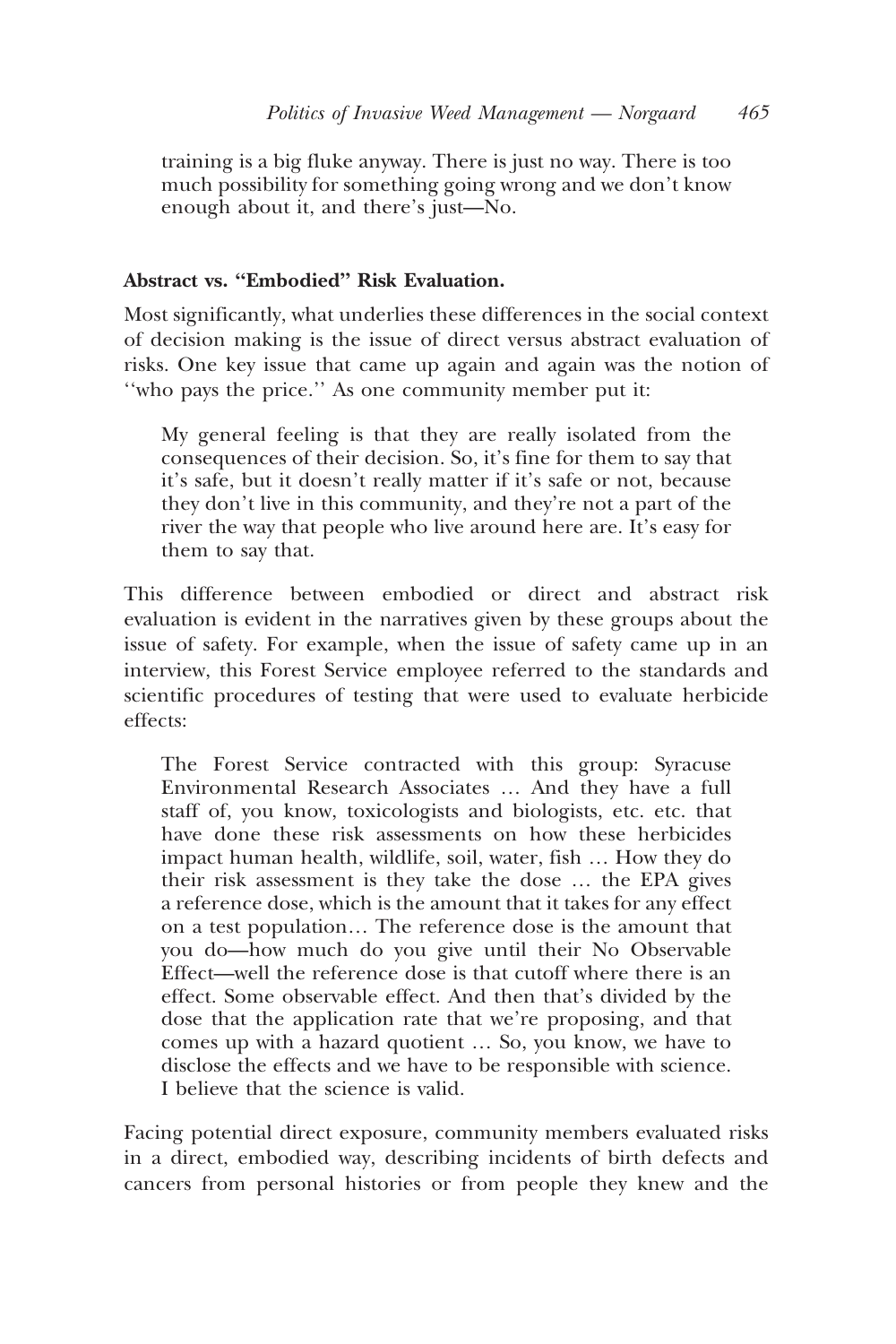concerns these events raised for everyone in the community. One woman described how her own child's birth defect caused her to question the safety of herbicides used in her area at the time. In this personal testimony, this woman explains the different criteria for risk she uses when trying to understand the impacts on her child:

Then I moved back to San Francisco some time in 1974 and gave birth to a baby, who was born with two holes in his heart ... I felt particularly sensitive to the issue of human health hazard, and I felt as if, I had no way of knowing, but since I didn't know what caused my baby to be born with this life threatening problem, and I knew that herbicides had been used in a place where I lived, I had no way to know that I wasn't—that my events weren't contributed to by that activity. I had no way to prove that it was and I had no way to know that it wasn't. A few years later, my friend, Mary, as well as Edith, had a baby who also had a hole in his heart that wasn't as severe (emphasis added).

This woman's statement that, "I had no way to prove that it was and I had no way to know that it wasn't" illustrates the use of a precautionary principle. When it came to thinking about what had happened to her child, she used different criteria than Forest Service managers. Rather than looking for proof that there had been a connection, she wanted proof that there had not been one.

### **Gendered Exposure and Meanings of Herbicides**

Along with the overarching mistrust of the Forest Service, questions about the process of science and differences in abstract versus direct risk evaluations, gender also shaped the experience of past herbicide exposure and the meaning of potential herbicide use in the future among both Indian and non-Indian community residents. Although nearly all community members were opposed to the use of herbicides, a number of women in the community held unique experiences of past herbicide exposure, in their bodies and through their social roles in the community as evidenced in the last quote. Gendered bodily impacts included late-term miscarriages, birth defects, and alteration of menstrual cycles. In 1976, one third of the pregnancies in the immediate area ended in miscarriages after the third month, one deformed child was born, and there were three molar pregnancies. Dramatic physical experiences such as miscarriages and menstrual-cycle disruption exemplify the difference between an abstract and embodied sense of risk. The local nurse described how the miscarriages were later in pregnancies than usual, and the fact that she was convinced they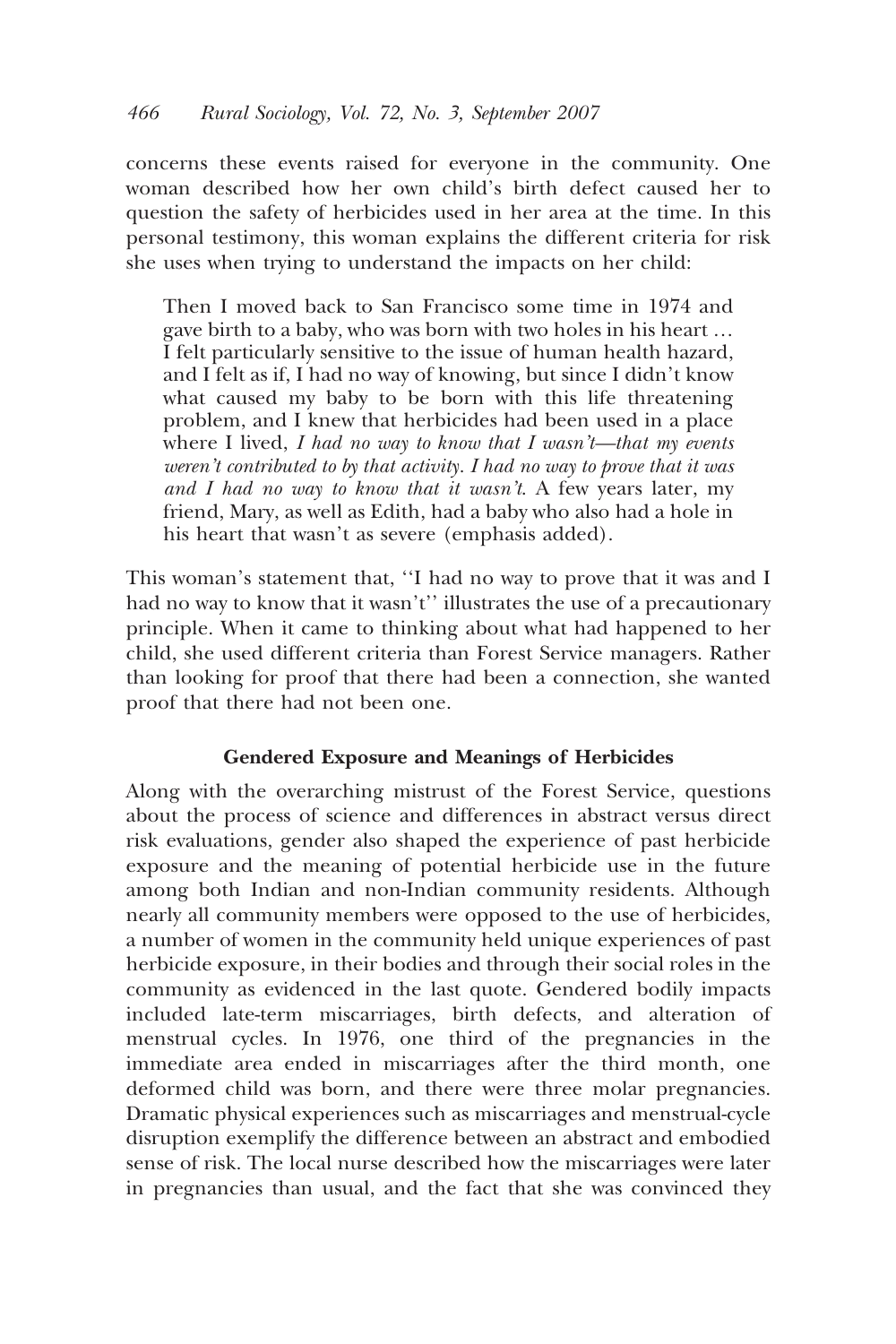were due to herbicide exposure: "... later, after they sprayed around them, we had, the rest of the next two years, we had miscarriages, and they're always around the third month, where normal miscarriages usually are six weeks to eight weeks." Of course, not all women in the community had actually experienced such events, yet the stories of those who did made it clear to all women that very serious, personal consequences of herbicide exposure could affect them.

In addition to concerns regarding direct bodily exposure, both Indian and non-Indian women have particular worries about herbicide safety related to their social roles as both mothers and caregivers. Incidences of birth defects impact women as mothers of children, while cancers in adult people affect women as caregivers of the elderly. Karuk women in particular raised health issues facing children, such as exposure by teething on woven baby rattles and by food served in handmade bowls:

For me, I worry about myself, but I like to make rattles, and the first thing you do is you give it to a baby and they're going to put it in their mouth. My kids teeth on their rattles, and I think that most kids do. So, it spends a lot of time in their mouth. Then, you also have your bowls that you eat out of. So, your food sits right in there.

The added risk of exposure, due to child's small body size, was also raised as a concern: "After I had kids, I thought about it even more, because I make them rattles, or they eat the food, and I think about how little they are and how things affect them differently than they would your average person." Karuk women also expressed concern for seniors in the community, including elders who themselves held an important role in carrying on culture. "Not that I shouldn't worry about me, too, it's just that I think about their little, fragile bodies, and the elders in health states where just little things like that can really affect them." Finally, there is the above mentioned potential of added exposure for weavers, who are predominantly women. Weavers in particular are exposed when cleaning materials in the field, when they put materials into their mouths, and are out in the woods visiting and tending gathering sites throughout the year:

With willow and even hazel, when you go to clean them, I put the willow stick in my mouth and I peel off the bark. So that hasn't been soaked, it hasn't been washed. Nothing has happened to it; you clip it right off the plant, put it in your mouth, and strip off the bark. With stuff when you're making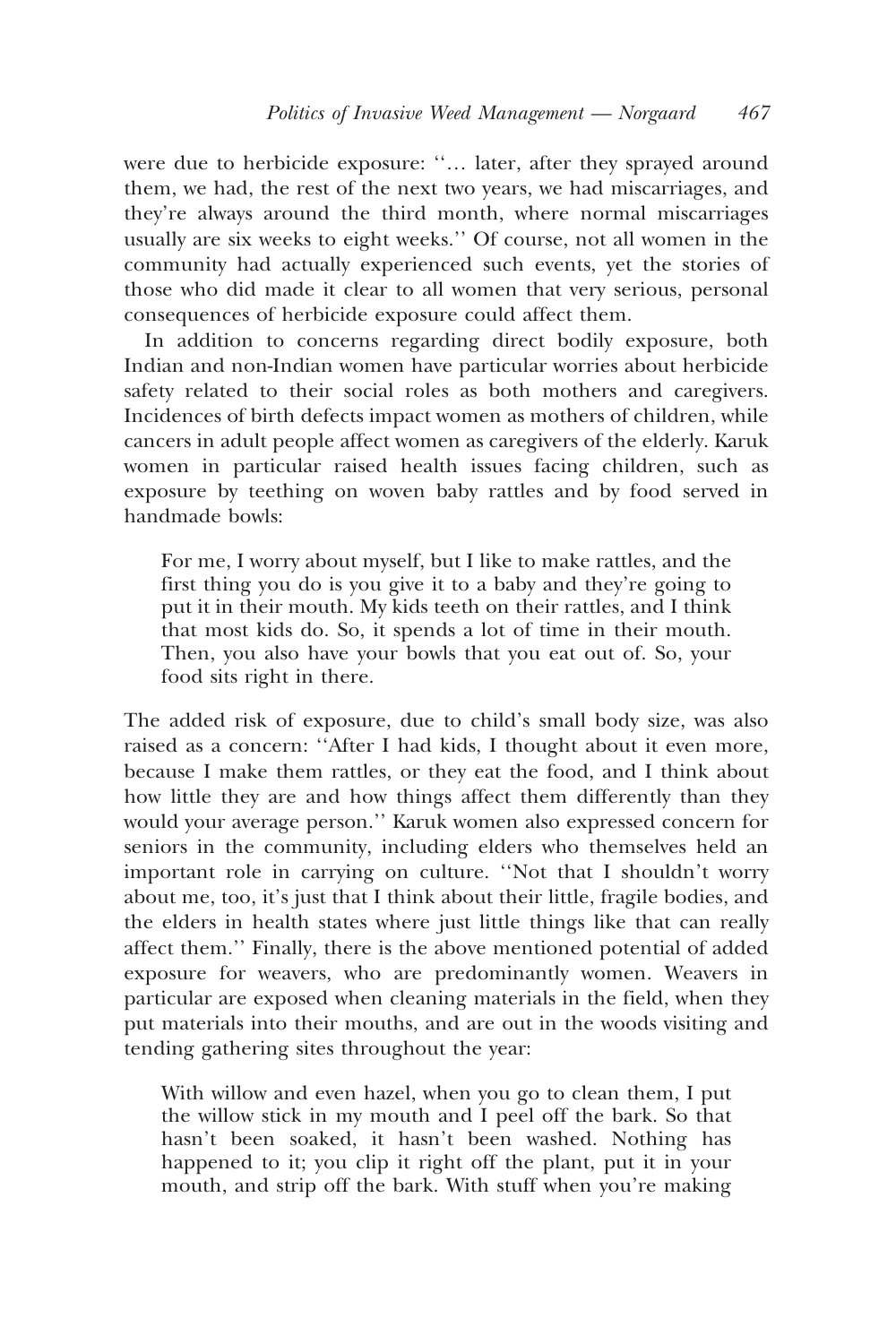your basket, it's been soaked probably a couple times, but when you go to clean them, it's right there. I think most of all my concern is that you're out there. You're walking through everything even if they're not targeting the plant that you're gathering. You walk through whatever plant it was that they were targeting, to get to where you're, especially on the river sites.

### Racialized Exposure and Meanings of Herbicides

While there exists an extensive literature on gender and risk perception, speculating, for example, on the relative importance of gender norms versus social roles of motherhood, little sociological work addresses the basis for observed racial differences in the perception of risk. Even less work examines the basis for widespread opposition to herbicides among Native Americans. For Karuk people, the meaning of herbicide exposure must be understood within at least three different contexts. First, traditional Karuk people have additional threats of exposure based on specific cultural practices, as for the basketweavers mentioned above. Second, control over land management is an issue of cultural sovereignty. And finally, the threat of poison in the watershed is viewed by at least some as one more event in a series of acts of genocide over the past 150 years.

Probably the aspect of the Clearwater story that makes herbicides most clearly an environmental justice issue is the fact that Native people would experience additional threats of exposure as a result of subsistence and cultural practices, including gathering, tending, weaving, and eating foods from the forest. In addition to the practices affecting weavers, Karuk people eat foods from the land, including plants and animals. There are numerous stories of deer killed for meat during earlier spraying whose livers and internal organs were deformed and abnormal. The fact that a common herbicide for use in forestry in the region is not registered for use on food shows the implicit cultural assumption that people do not get their food from the forest. This was explained to me by a staff member of the California Indian Basketweaver's Association:

Garlon,<sup>1</sup> this is the most frequently used chemical in the county. It has pretty long persistence ... What's interesting and shocking about this chemical is that it's not registered for use

 $<sup>1</sup>$  Note that in Garlon is not a proposed chemical in the current Weeds Environmental</sup> Impact Statement.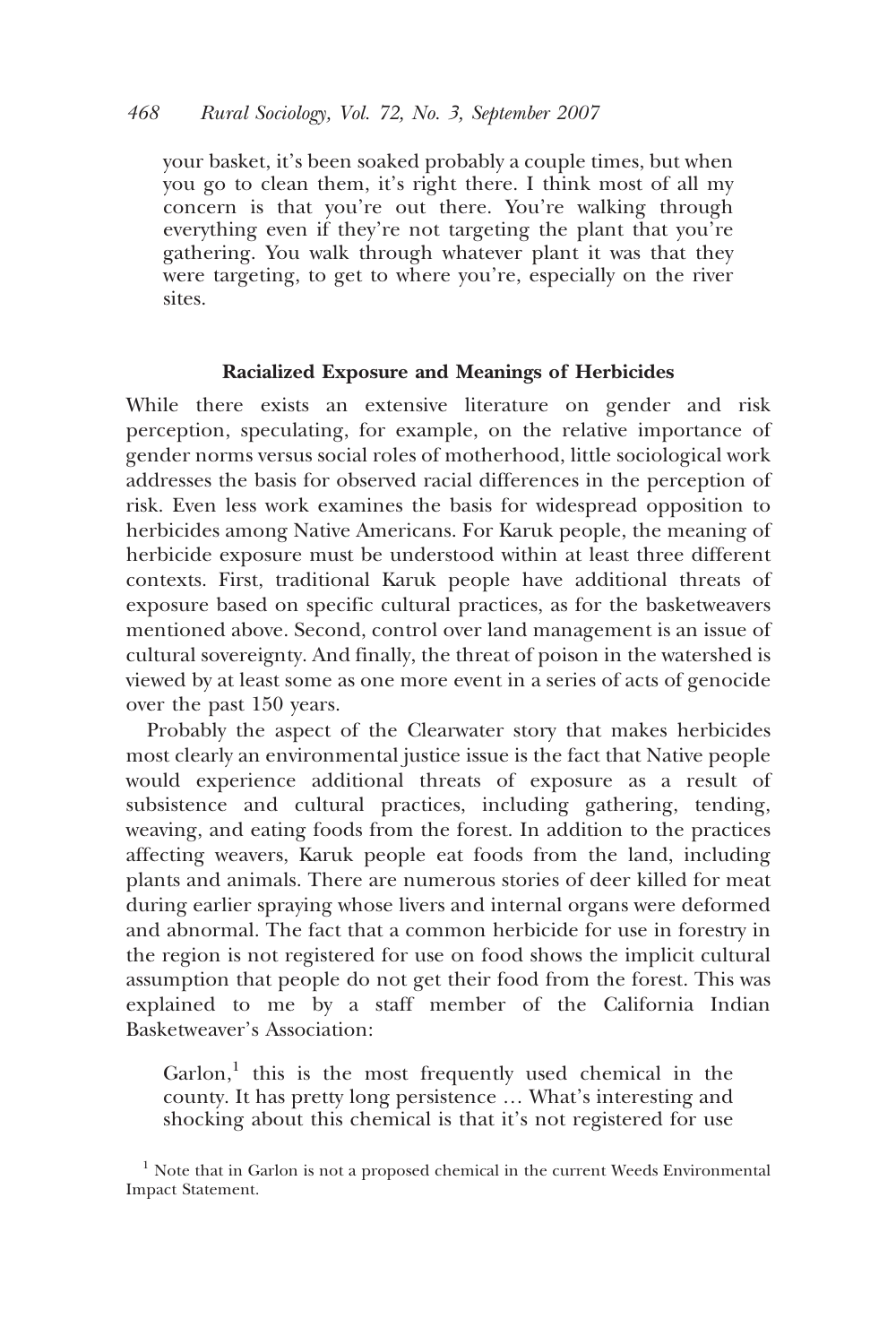on food crops at all ... and there is no drinking water safety limit either. They're spraying about 100,000 pounds of this in the County every year, and there is no drinking water safety limit. It is just totally under the radar for the Safe Drinking Water Act. The issue about it not being registered for use on food crops, when there are people getting food plants out of the forest is pretty disturbing, too. That is just one way that the traditional lifestyles aren't being taken into account when they register these chemicals.

The assumption that food and water supplies do not come from the forest, and thus that forestry herbicides need not be tested for use on foods, puts traditional Native American people at greater risk. For the Forest Service and others, such problems may seem manageable. The species weavers use (e.g., willow, hazel) are not themselves targeted for spraying. The Forest Service has made efforts to accommodate weavers, yet for many these efforts are themselves intrusive, requiring basketweavers to identify their personal gathering areas.

This leads to a second racialized dimension of the decision-making process. Above and beyond the evaluations of hazards of individual chemicals, many Karuk viewed invasive weed management in the larger context of tribal sovereignty. The physical and cultural survival of Karuk people has depended upon their relationships with the land for tens of thousands of years. These relationships have been disrupted through different processes over the course of Indian-non-Indian relations during the last century and a half. The Karuk do not have a reservation, instead the Forest Service is the legitimate land manager of most of their ancestral territory. Part of sovereignty is not having to argue over details of spray areas or provide sensitive information to a non-Indian federal agency. That is to say, "the bottom line is, we don't want herbicides in the watershed. End of discussion." Shortly after the Forest Service proposed spraying of spotted knapweed, the tribe passed a resolution against the use of herbicides. This document refers to both tribal sovereignty and ecological concerns:

WHEREAS The Karuk Tribe of California is a historic sovereign aboriginal People, that have lived on their own land since long before the European influence of white men came to this continent; ... and WHEREAS the Karuk Tribe is dedicated to the preservation and ecological integrity of the Clearwater River and WHEREAS the application of pesticides/herbicides greatly threatens the fragile ecosystem of the Clearwater River watershed, THEREFORE BE IT RESOLVED; that the Tribal Council opposes application of any type of pesticides/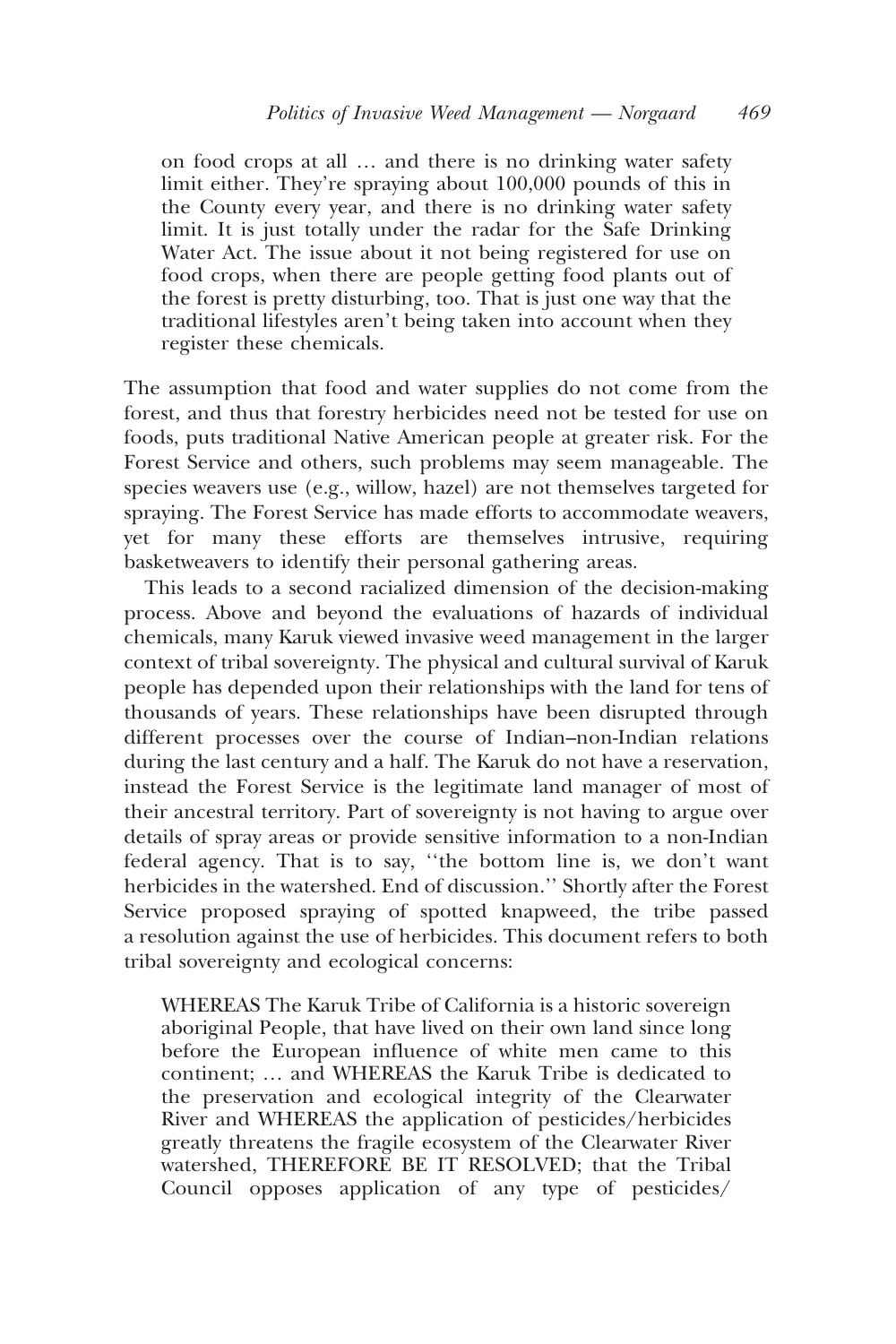herbicides by the United States Forest Service or any other agency in the Clearwater River Basin (Karuk Tribe of California, 1999).

Thus to understand the significance of the herbicide issue, it is necessary to view it as many people did, in the context of 150 years of struggle over access to and control over resources and cultural survival.

Finally, as illustrated in this letter written by a Karuk community member to Forest Service in protest of herbicide spraying in 1981, at least some Indian people experienced past herbicide spraying and high rates of miscarriages as one more event in a series of acts of genocide.

I guess it's easy for such a large organization to ignore such a small group of people. But it is not as easy for us to ignore the Forest Service when its actions cause such terrible damage to us. There are only 800 of us left. When we lose one baby, it is the same proportion as if you lost 275,000 babies. The herbicide spraying is clearly threatening our very survival as a people. Our cultural group is already endangered enough as it is.

Furthermore, cultural practices such as the act of weaving have been threatened through direct genocide and forced assimilation over the past 150 years. And the present moment is critical. Weaving, language, and other cultural traditions that were nearly lost are being actively recovered by new generations. One weaver in her forties described how her mother was discouraged from weaving. She herself did not learn to weave until she was older:

When I was young ... the elders didn't feel it was in the young one's best interest. They were pushing us more in the direction of basically leaving our culture behind, because they went through so many struggles, really severe struggles. Both my parents were forcibly removed from their home, their parents, and taken to what's talked about as Indian school ....

The perceived threat to weavers and the cultural practice of weaving carry a heavy weight of cumulative effects to physical and cultural survival. Thus, while Forest Service employees may be frustrated with the inability to "get to the facts" and discuss the details of particular chemicals, for the Karuk people, what is at stake is the ability to carry out traditional relationships with the land and, hence, ensure their cultural and physical survival without fear of exposure to herbicides, without having to ask permission from a foreign government to access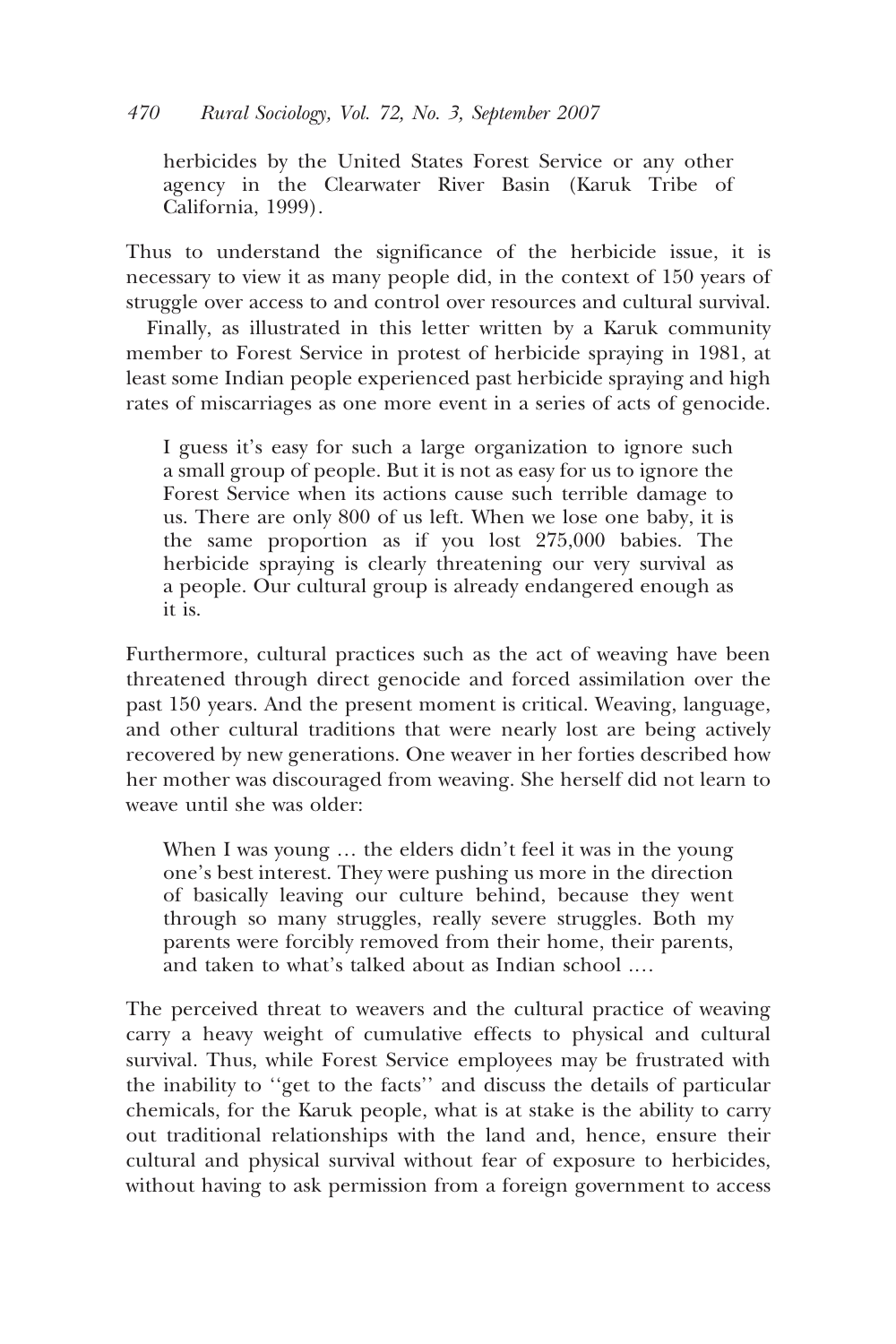sites, and without having to depend upon the risk assessments and cultural frameworks of non-Indians to determine the safety of their activities. For Forest Service employees, the question at hand in determining appropriateness of herbicides as a management tool was the numerical values of No Observable Effect Levels calculated in laboratories. The proposed use of herbicides is understood by locals in a large context. For community members and native people in particular, the questions were about who makes decisions and how, and who experiences the consequences of such decisions.

## Gender, Race and Cultural Opportunities for Mobilization

Despite the fact that spotted knapweed is a Class A pest in California, as of this writing no herbicides have been used on invasive weeds in the Clearwater area. Furthermore, this resource-poor community succeeded in stopping the widespread use of aerial herbicide spraying in the 1980s. How has this politically and culturally diverse community succeeded in achieving their vision of resource management in the face of a large federal agency like the Forest Service? To completely address this would be the subject of another paper. However, it is worth noting that gender and race, the same variables that led to differences in risk perception, were themselves used to mobilize against the use of herbicides.

Narratives about unequal exposure, particularly when voiced by women and Karuk tribal members, served as mobilization techniques because they provided frames which in turn resonated with dominant cultural beliefs about equality. These provided localized examples of "cultural opportunity structure" (see Jenkins and Klandermans 1995; McAdam, McCarthy, and Zald 1996) that work alongside "political opportunity structures." More particularly, the sharing of testimony about racialized and gendered aspects of experience provided cultural elements of opportunity structures. For example, women in the community wrote comment letters and spoke at public meetings regarding their unique concerns. Social equality between women and men has also reduced the barrier between the public and the private spheres, which has probably helped to constitute a claims structure in which stories about care work and concern for the exposure of children in the home held greater potency. One of the women whose son was born with a hole in his heart describes her involvement: "I organized a press conference for the first time, got the press to come, and got an article written in the San Francisco Chronicle. We made our presence known to the Forest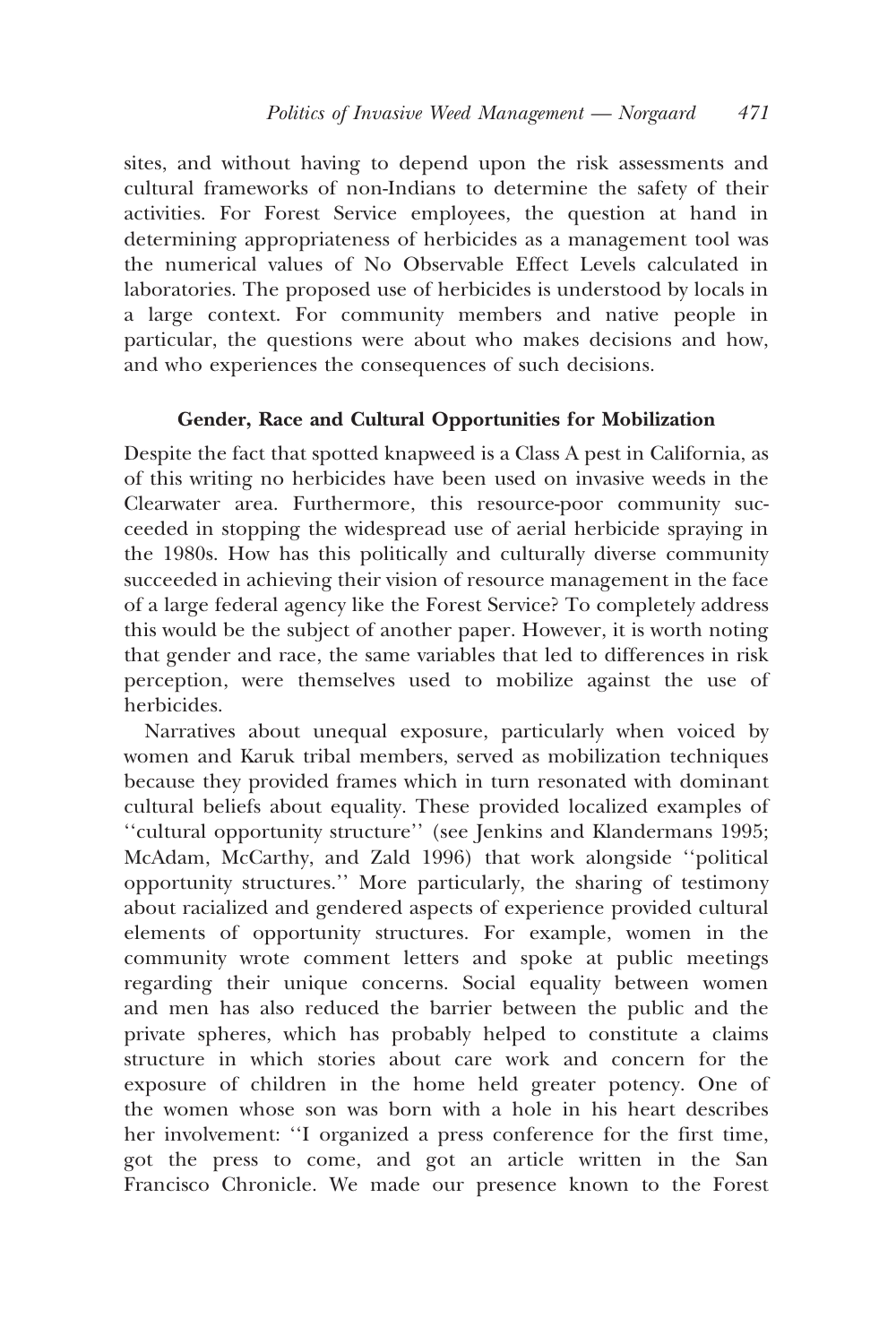Service regional office in San Francisco." In the earlier struggle against aerial spraying, midwives and female medical practitioners played key roles in disseminating information:

Because I was doing midwifery and I was spending time with pregnant women and babies, I was really concerned that people not be drinking contaminated water. We began educational stuff in our community. People talking to each other about the effects; for me it was learning some from the Native Americans who started to have miscarriages. We became aware of that, and then I started to hear about a lot of different possible effects down river where there had been a lot of spray use. People started passing that information word of mouth in a way in the beginning.

Similarly, although the material resources of Karuk Tribe are meager when measured alongside the U.S. Forest Service, the unique experiences of Karuk tribal members formed cultural opportunity structures that facilitated work against spraying. Karuk tribal members used their legitimacy as a sovereign nation as framing in their cause. The resolution against spraying in their territory and the organizing with other Native people across the state to form the California Indian Basketweavers Association-both of which were described earlier-are examples of these efforts. In addition, tribal members worked locally to educate land managers regarding specific uses that put Indian people at particular risk. Here, a basketweaver describes spending a day with people from the state highway department and a major user of herbicide to keep highways clear in order to show him the plants they used along roadsides.

They were doing roadside spraying, and we invited CalTrans to come up and go on a field trip with us. We would stop along the way and there would be so many plants that—I think we met at nine in the morning, and it was one by the time we got just eight miles down the road. He was really astounded by how many plants we used.

The highway department stopped using herbicides in the county shortly after this visit.

## Discussion and Conclusions: Herbicides-A New Environmental Justice **Issue for Rural Communities?**

As trade continues to increase and more and more species move around the globe, land managers, including the Forest Service, Bureau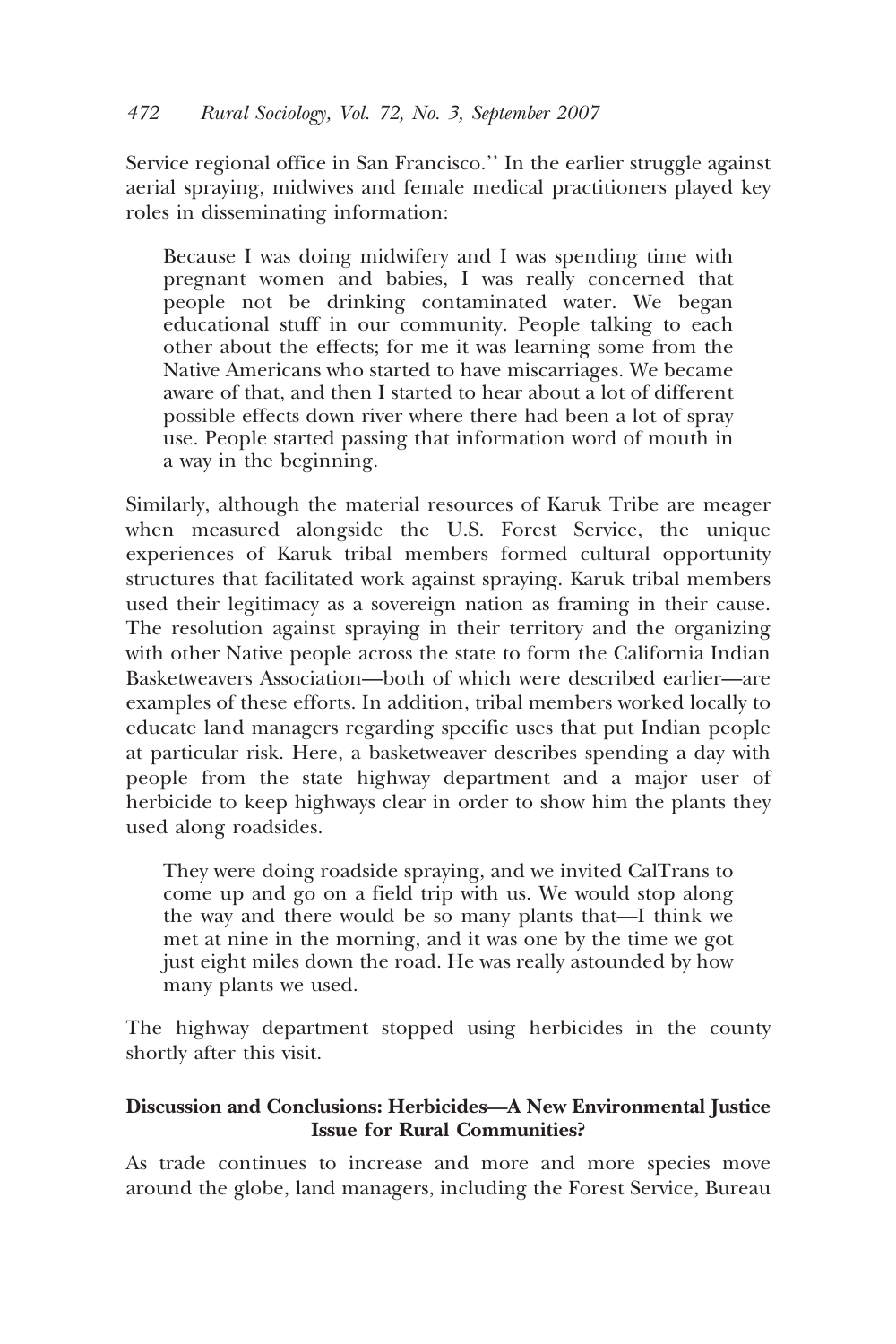of Land Management, Park Service, State Parks, and private groups will face increased weed invasions. For some groups, herbicides may be a useful and welcome tool. For others, herbicide use is problematic and even represents a threat unto itself. The most visible impact of biological invasions on the Clearwater community resulted from the proposed use of herbicides to manage unwanted weeds. While there was general agreement between members of the Karuk Tribe, non-Indian community, and the Forest Service that invasive species were not welcome in the region, there were different reactions to the issue of potential herbicide use. I have described how four interconnected factors led to different perceptions of the risk of herbicide use in response to spotted knapweed.

First, the history of Forest Service herbicide spraying was a significant factor in shaping the perceptions of both Indian and non-Indian community members. Moreover, in the Clearwater region, the generalized erosion of scientific and institutional credibility carries with it the rural anti-government flavor of many western communities and is accompanied by the revitalization of and support for tribal land management.

Second, a variety of other social context factors clearly differentiated the formation of risk by both the Indian and non-Indian community from that of the Forest Service. Whereas employees of the Forest Service made decisions within an institutional context that favored the use of herbicides, many of the concerns and perspectives of community members derived from their attachment to place, historical observations of the area, and the possibility of their direct exposure. A sizeable body of research points to the importance of social and historical factors in shaping the public's sense of risk. Less attention has been given to the development of risk perceptions among scientists and land managers who also develop their understandings of risk within social and historical contexts. The present study extends the limited research in this area, providing reflections on institutional organization that may have led Forest Service employees to view herbicides as more acceptable than did members of the other two groups. Winston's (1997) observation that the belief that pesticides are necessary is related to both the beliefs that there are no alterative methods to remove pests and that the benefits of pesticide use outweigh their risks is highly useful in understanding the different orientations of groups towards herbicides in the Clearwater River. In this case, both Indian and non-Indian community members viewed weeds as a problem that should be managed, but also as an issue that could provide long term employment for the region. Furthermore, given that community residents initiated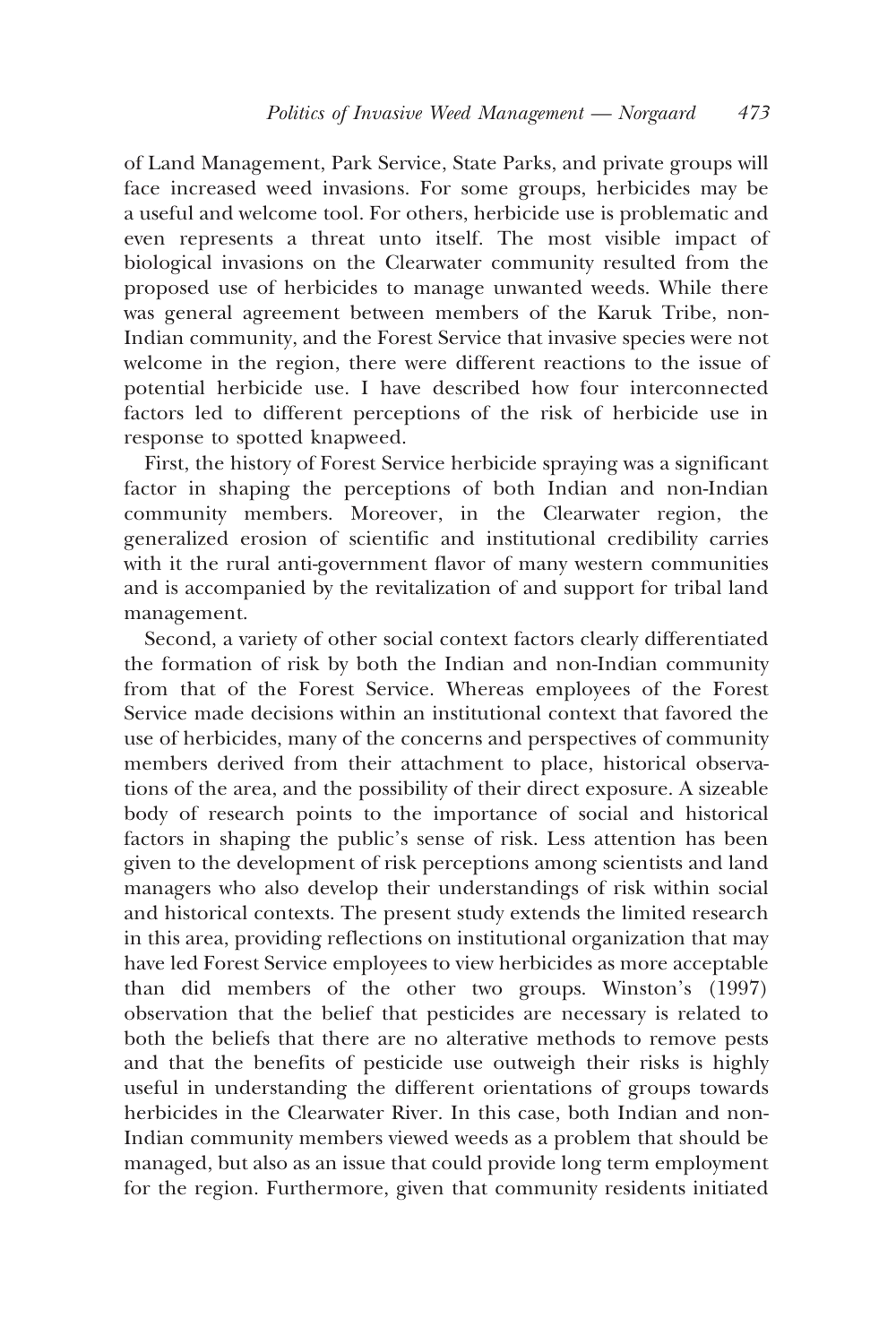an intensive volunteer hand-eradication effort, they clearly did not see herbicides as the only way to defeat the knapweed invasion.

Third, gender differences in the risk evaluation of community members, many of which intersected with racial differences, concerned not only the documented importance of women's social roles, but also the less studied potential for direct bodily impacts such as miscarriages. Gender did not mark a divide between those who did and did not support herbicide use. Both women and men in the Indian and non-Indian community were opposed to the use of herbicides. And many women in the Forest Service were supportive of their use. Rather, in this case, gender provided an added dimension to the meaning and experience of herbicides for both tribal and non-tribal women.

Finally, voices from the Clearwater River give insight into the understudied basis for racialized differences in risk perceptions. Here the meaning and significance of herbicide exposure for members of the Karuk Tribe extended far beyond a simple calculation of probability of exposure risk. Social context features-including institutional mistrust, history of genocide, current land management struggles, and awareness of the unique Karuk uses of the forest, as well as missing scientific information regarding these uses—all contributed to the conclusion of tribal members  $\overrightarrow{I}$  spoke with that herbicides were not "safe." In summary, some meanings and perceptions of risk are a function of distinct cultural uses. Other meanings and perceptions are themselves an outgrowth of the process of racial formation. In particular, the desire for autonomy and institutional mistrust are outgrowths of historical experiences of colonialism.

This case study suggests that as herbicide use increases in rural areas, there may be new kinds of community concerns and new dimensions to ongoing struggles over land management. Furthermore, because: (1) forestry workers and others at the intersection of land and land management practices are often racial minorities, (2) people of color are both politically and economically disenfranchised and perceive greater environmental risk, and (3) Indians use the land for subsistence and cultural purposes, many of these new impacts may be on people of color. Pesticide exposure already makes agriculture one of the most hazardous industries in the United States (Arcury and Ouandt 1998; Quintero-Somaini and Quiridongo 2004). Like farm workers, both forestry workers and Native American people are disenfranchised and medically underserved populations. Factors including economic dependence, lack of control over work and living environments, high poverty, low wages, inadequate health insurance, inadequate access to information, and cultural barriers to political participation all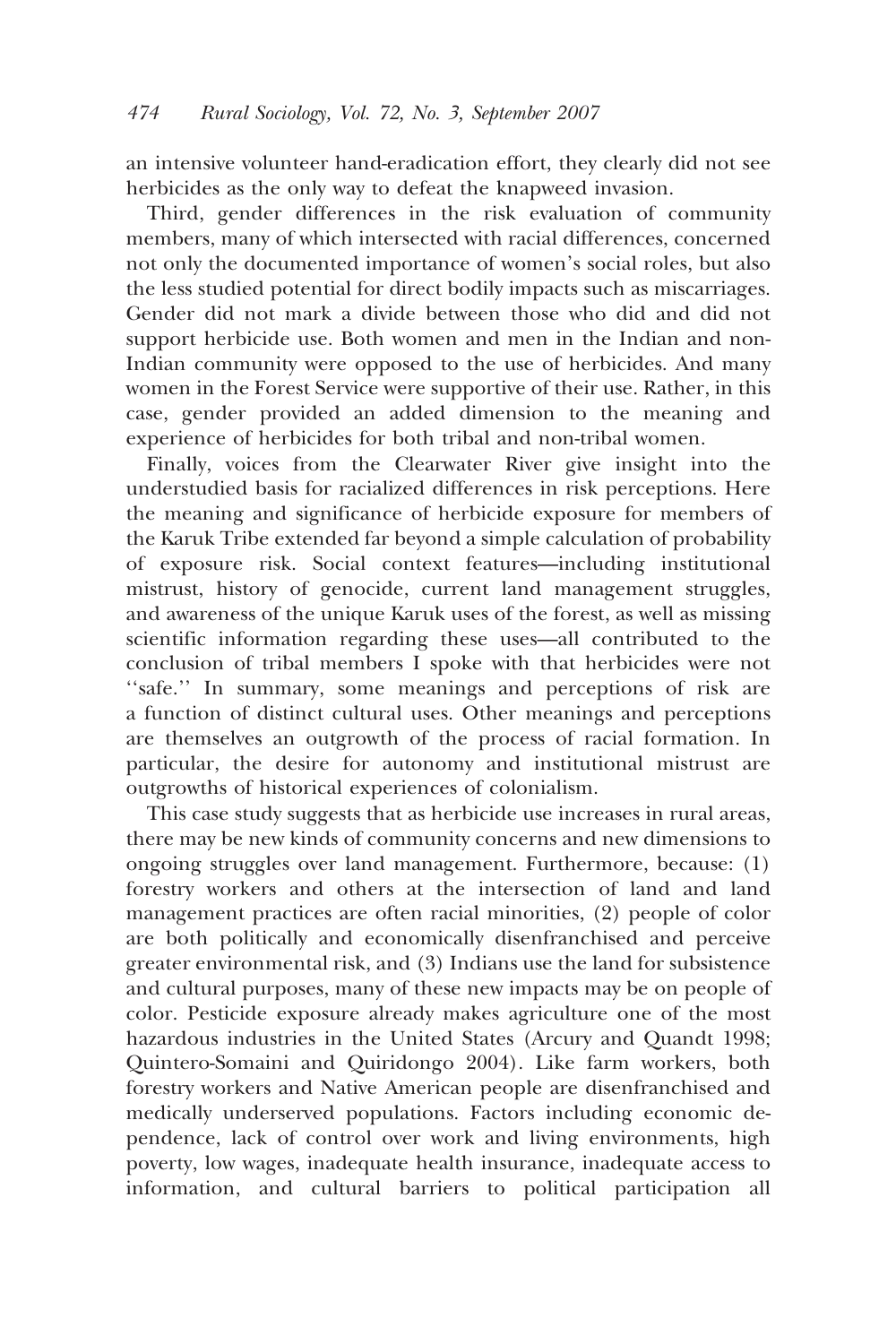contribute to increased risk of exposure and consequences for these groups.

Given the increasing prevalence of both invasive species and their management with herbicides, this paper reflects upon the broader social implications of differences in risk perception between communities and land managers. One of the larger sociological questions this paper highlights is who within society pays the price for species invasions. The use of herbicides for the management of invasive species is increasing across the United States. Many of those who face increased exposure to herbicides used for invasive species are members of racial minorities. When groups of citizens evaluate risk differently from land managers who have decision making authority, when differences in risk result in part from relative chances of exposure, and when those who face disproportionate exposure are members of poor or racial minorities, differences in risk perception become matters of environmental justice.

#### **References**

- Arcury, T.A. and S.A. Quandt. 1998. "Occupation and Environmental Health Risks in Farm Labor." Human Organization 57:331-34.
- Baldi, I., L. Filleul, B. Mohammed-Brahim, C. Fabrigoule, J. Dartigues, S. Schwall, J. Drevet, R. Salamon, and P. Brochard. 2001. "Neuropsychologic Effects of Long-Term Exposure to Pesticides: Results from the French Phytoner Study." Environmental Health Perspectives 109:839-44.
- Beamish, T.D. 2001. "Environmental Hazard and Institutional Betrayal: Lay-Public Perceptions of Risk in the San Luis Obispo County Oil Spill." Organization  $\mathcal{F}$ Environment 14:5-33.
- Beck, U. 1992. The Risk Society, London: Sage.
- Bell, M. 2002. Karuk: The Upriver People. Happy Camp, CA: Naturegraph Publishers.
- Bord, R.J. and R.E. O'Connor. 1997. "The Gender Gap in Environmental Attitudes: The Case of Perceived Vulnerability to Risk." Social Science Quarterly 78:830-40.
- Bright, C. 2001. "Biological Adversity: The Hidden Costs of Trade and Economic Globalization." Harvard International Review 22:4.
- Bullard, R.D. 2000. Dumping in Dixie: Race, Class, and Environmental Quality. Boulder, CO: Westview Press.
- Chipman, H. and P. Kendall. 1995. "Consumer Reaction to Risk/Benefit/Option Messages About Agricultural Chemicals in the Food Supply." Journal of Consumer Affairs 29:144-65.
- Clarke, L. and W.R. Freudenburg. 1993. "Rhetoric, Reform and Risk" Society 30:78-81.
- Davidson, D. and W.R. Freudenburg. 1996. "Gender and Environmental Risk Concerns: A Review and Analysis of Available Research." Environment and Behavior 28:302-39.
- Davis, G.W. and F.M. Frank. 1992. Stories of the Klamath National Forest: The First Fifty Years. Hat Creek, CA: History Ink Books.
- Dunlap, R.E. and C.E. Buess. 1992. "Understanding Public Concerns About Pesticides: An Empirical Examination." Journal of Consumer Affairs 26:418-38.
- Finucane, M.L., P. Slovic, C.K. Mertz, J. Flynn, and T.A. Satterfield. 2000. "Gender, Race, and Perceived Risk: The 'White Male' Effect." Health, Risk & Society 2:159-72.
- Freudenburg, W.R. 1997. "Contamination, Corrosion and the Social Order." Current Sociology 45:19-39.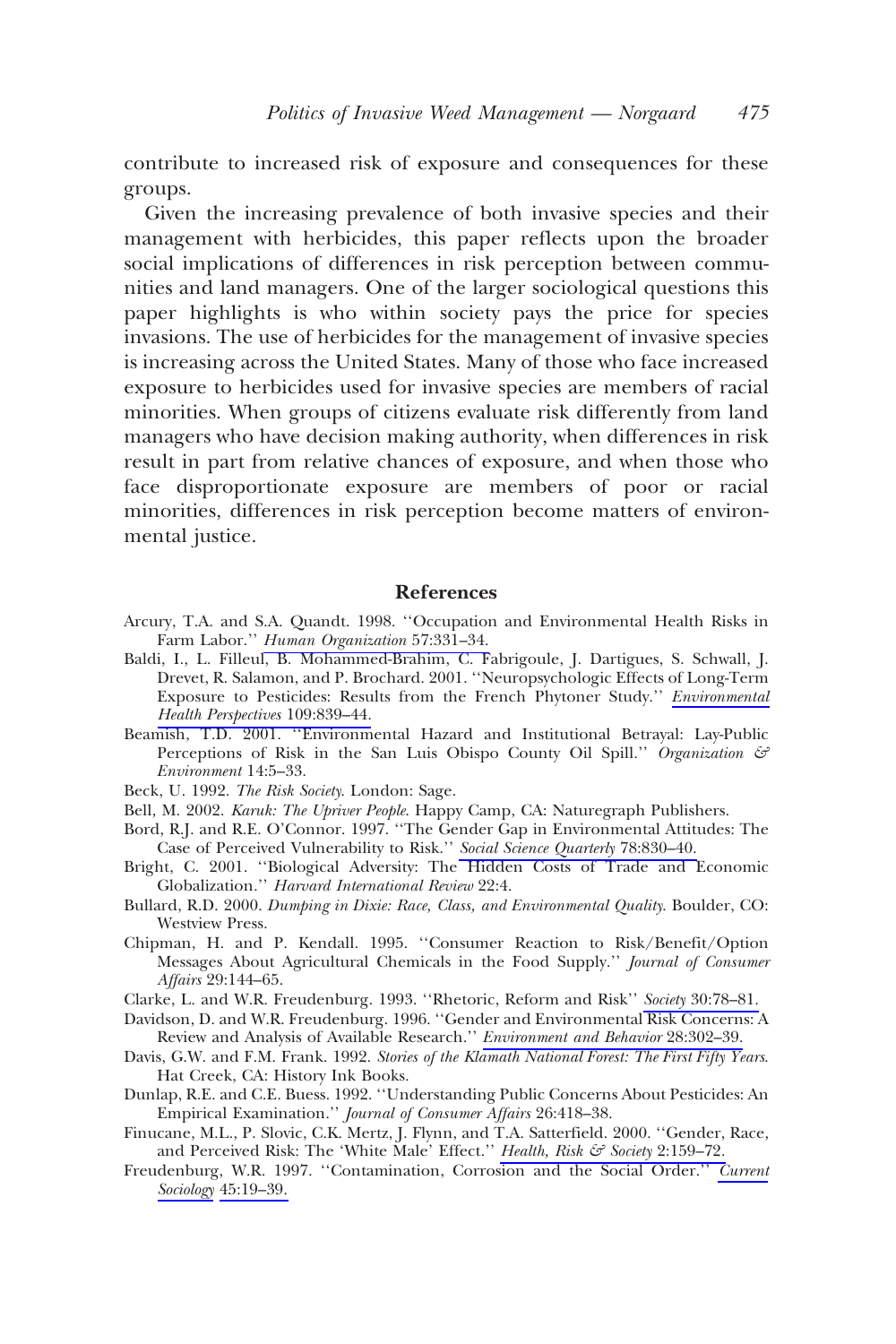- Flynn, J., P. Slovic, and C.K. Mertz. 1994. "Gender, Race, and Perception of Environmental Health Risks." Risk Analysis 14:1101-8.
- Garry, V.F., M.E. Harkins, L.L. Erickson, L.K. Long-Simpson, S.E. Holland, and B.L. Burroughs. 2002. "Birth Defects, Season of Conception, and Sex of Children Born to Pesticide Applicators Living in the Red River Valley of Minnesota, USA." Environmental Health Perspectives 110:441-49.
- Gendar, J. 1991-2. "Report on Panel Discussions and Workshops in California Indian Basketweavers Gathering. 'Special Supplement News from Native California.
- Hawkes, G.R. and M.C. Stiles. 1986. "Attitudes About Pesticide Safety." California Agriculture 40:19-22.
- Hirt, P. 1994. A Conspiracy of Optimism: Management of the National Forests Since World War Two. Lincoln, NE: University of Nebraska Press.
- Jenkins, J.C., and B. Klandermans (eds.) 1995. The Politics of Social Protest: Comparative Perspectives on the State and Social Movements. Minneapolis, MN: University of Minnesota Press.
- Johnston, H. and B. Klandermans. 1995. "The Cultural Analysis of Social Movements" Pp. 3-24 in Culture and Social Movements, edited by H. Johnston and B. Klandermans. Minneapolis, MN: University of Minnesota Press.
- Karuk Tribe of California. 1999. Resolution on Use of Herbicides in Ancestral Territory Passed Karuk Tribal Council. Happy Camp, CA.
- Le, T.N. and A. Johansson. 2001. "Impact of Chemical Warfare with Agent Orange on Women's Reproductive Lives in Vietnam: A Pilot Study." Reproductive Health Matters  $9(18):156-64.$
- Lowry, C. 1999. Northwest Indigenous Gold Rush History: the Indian Survivors of California's Holocaust. Arcata, CA: Indian Teacher and Educational Personnel Program.
- Marshall, B.K. 2004. "Gender, Race, and Perceived Environmental Risk: The 'White Male' Effect in Cancer Alley, LA." Sociological Spectrum 24:453-78.
- McAdam, D., J.D. McCarthy, and M. Zald. 1996. "Culture, Ideology and Strategic Framing" Pp. 261-74 in Comparative Perspectives on Social Movements, edited by D. McAdam, J.D. McCarthy, and M. Zald. New York: Cambridge University Press.
- McNeely, J. (ed.) 2001. The Great Reshuffling: Human Dimensions of Invasive Alien Species. International Union for the Conservation of Nature. Washington D.C.: Island Press.
- Murdock, S.H., R.S. Krannich, and F.L. Leistritz, 1999. Hazardous Wastes in Rural America. Boulder, CO: Rowan and Littlefield.
- Murphy-Greene, C. and L.A. Leip. 2002. "Assessing the Effectiveness of Executive Order 12898: Environmental Justice for All." Public Administration Review 62: 679-87.
- Nagel, J. 1996. American Indian Ethnic Renewal: Red Power and the Resurgence of Identity and Culture. New York: Oxford University Press.
- Norton, J. 1979. When Our Worlds Cried: Genocide in Northwestern California. San Francisco, CA: The Indian Historian Press.
- Oliva, A., A. Spira, and L. Multigner. 2001. "Contribution of Environmental Factors to the Risk of Male Infertility." Human Reproduction 16:1768-76.
- Ortiz, B. 1993a. "Contemporary California Indian Basketweavers and the Environment." Pp. 195-211 in Before the Wilderness: Environmental Management by Native Californians, edited by T.C. Blackburn and K. Anderson. Banning, CA: Ballena Press.
- Palmer, C.G., L.K. Carlstrom, and J.A. Woodward. 2001. "Risk Perception and Ethnicity." Risk Decision and Policy 6:187-206.
- Pastor, M., J.L. Sadd, and R. Morello-Frosch. 2004. "Waiting to Inhale: The Demographics of Toxic Air Release Facilities in 21st-Century California." Social Science Quarterly 85:420-40.
- Perrow, C. 1984. Normal Accidents: Living With High-Risk Technologies. New York: Basic Books.
- Pimentel, D., L. Lach, R. Zuniga, and D. Morrison. 2000. "Environmental and Economic Costs of Nonindigenous Species in the United States." Bioscience 50:53-64.